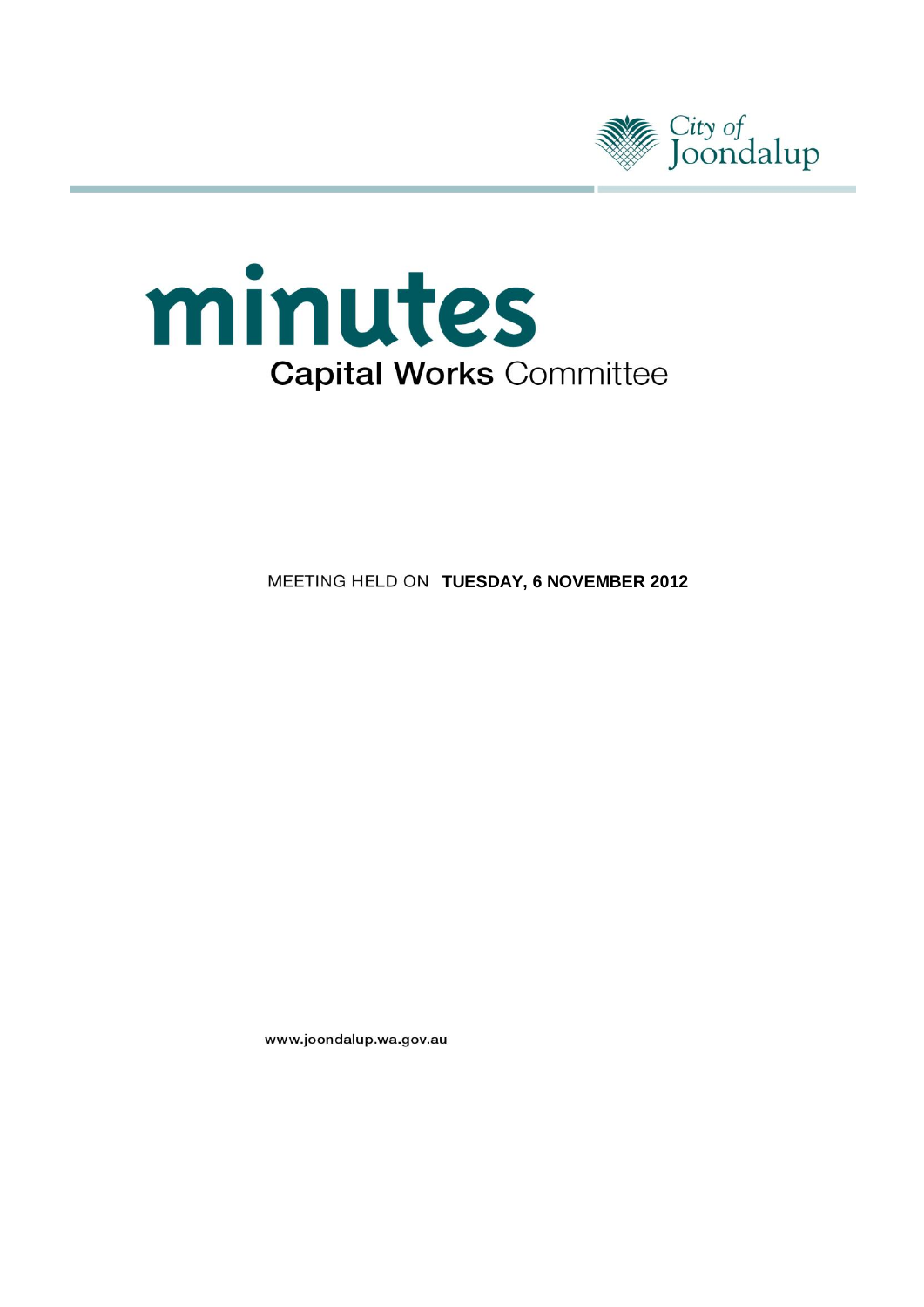# **TABLE OF CONTENTS**

| Item No        | <b>Title</b>                                                                                                |                |  |
|----------------|-------------------------------------------------------------------------------------------------------------|----------------|--|
|                | <b>Declaration of Opening</b>                                                                               | 3              |  |
|                | Apologies/Leave of absence                                                                                  | 3              |  |
|                | <b>Confirmation of Minutes</b>                                                                              | $\overline{4}$ |  |
|                | Announcements by the Presiding Member without discussion                                                    | 4              |  |
|                | <b>Declarations of Interest</b>                                                                             | 4              |  |
|                | Identification of matters for which the meeting may sit behind<br>closed doors                              | 4              |  |
|                | <b>Petitions and Deputations</b>                                                                            | 4              |  |
|                | Reports                                                                                                     | 5              |  |
| 1              | Monthly and Quarterly Capital Works Project Reports - [102496,<br>02111, 03309, 10230, 00468, 55541, 22103] | 5              |  |
| $\overline{2}$ | Update on 2012/13 Capital Works Program - [102496]                                                          | 11             |  |
| 3              | Tom Simpson Park - Additional Fund Requirement - [00468]                                                    | 14             |  |
| 4              | Facility Refurbishment Projects - Admiral<br>2013/14<br>Park<br>Clubrooms - [08434, 08575, 11809]           | 19             |  |
| 5              | Entry Statements - [102315, 55541, 102623]                                                                  | 25             |  |
|                | Motions of which previous notice has been given                                                             | 30             |  |
|                | Requests for Reports for future consideration                                                               | 30             |  |
|                | Closure                                                                                                     | 30             |  |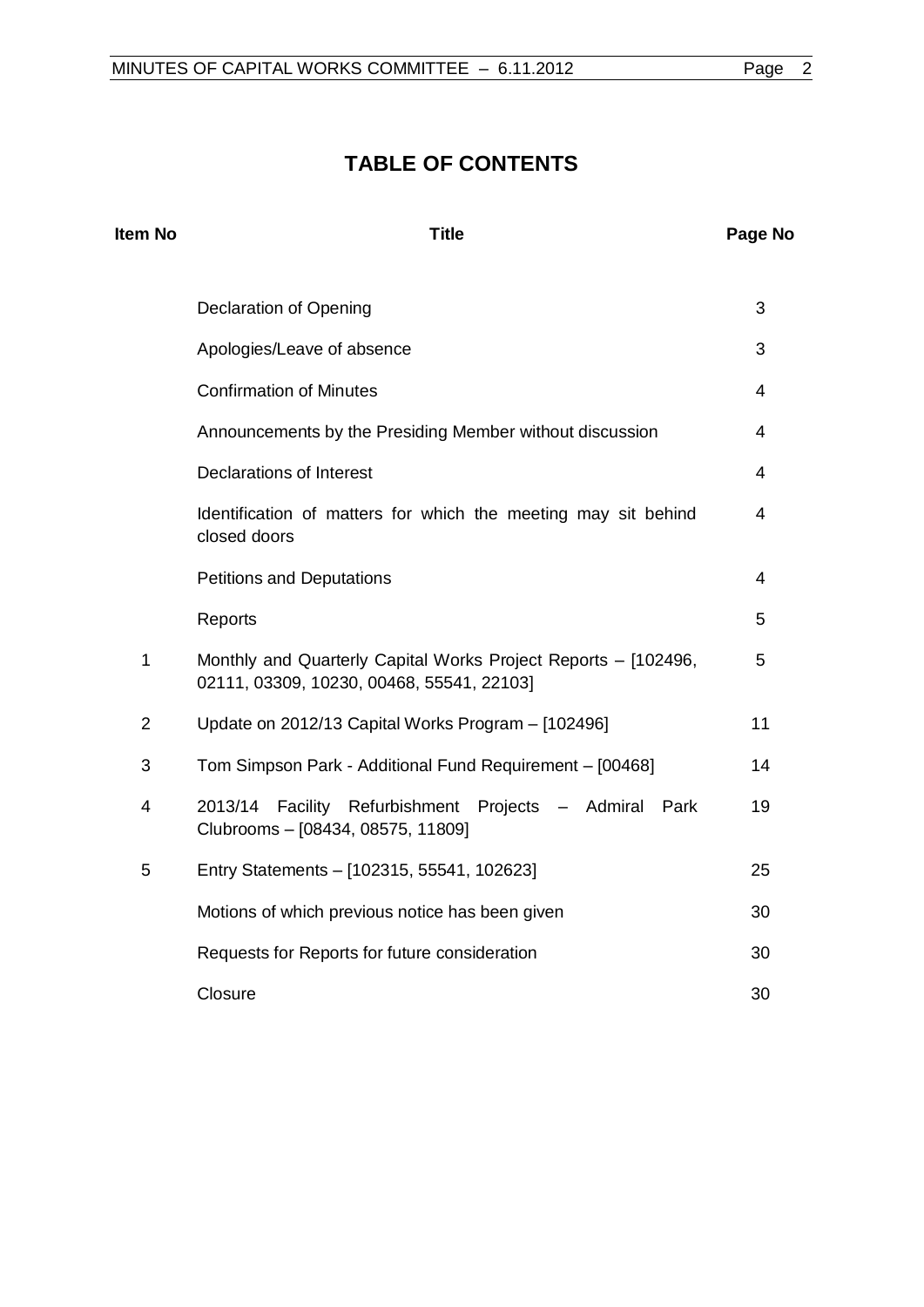# **CITY OF JOONDALUP**

## **MINUTES OF THE CAPITAL WORKS COMMITTEE MEETING HELD IN CONFERENCE ROOM 2, JOONDALUP CIVIC CENTRE, BOAS AVENUE, JOONDALUP ON TUESDAY, 6 NOVEMBER 2012.**

# **ATTENDANCE**

### **Committee Members:**

| Cr Tom McLean, JP                  | <b>Presiding Member</b>              |  |  |
|------------------------------------|--------------------------------------|--|--|
| <b>Mayor Troy Pickard</b>          |                                      |  |  |
| Cr John Chester                    | Deputising for Cr Brian Corr         |  |  |
| Cr Liam Gobbert                    | Deputising for Cr Geoff Amphlett, JP |  |  |
| <b>Cr Christine Hamilton-Prime</b> |                                      |  |  |
| <b>Cr Teresa Ritchie</b>           |                                      |  |  |
| Cr Philippa Taylor                 |                                      |  |  |

from 6.08pm. from 5.52pm.

from 5.50pm.

### **Observer:**

Cr Mike Norman

# **Officers:**

| Mr Garry Hunt       | <b>Chief Executive Officer</b>           |
|---------------------|------------------------------------------|
| Mr Mike Tidy        | Director, Corporate Services             |
| Mr Charlie Reynolds | Acting Director, Infrastructure Services |
| Mr John Byrne       | Governance Coordinator                   |
| Mrs Lesley Taylor   | Governance Officer                       |

# <span id="page-2-0"></span>**DECLARATION OF OPENING**

The Presiding Member declared the meeting open at 5.47pm.

# <span id="page-2-1"></span>**APOLOGIES/LEAVE OF ABSENCE**

Apology – Cr Geoff Amphlett, JP

### **Leave of absence previously approved**

| 29 September to 9 November 2012 inclusive. |
|--------------------------------------------|
| 1 November to 25 November 2012 inclusive.  |
| 6 November to 16 November 2012 inclusive.  |
| 12 November to 24 November 2012 inclusive. |
| 14 November to 23 November 2012 inclusive. |
| 20 November to 28 November 2012 inclusive. |
| 27 November to 4 December 2012 inclusive.  |
|                                            |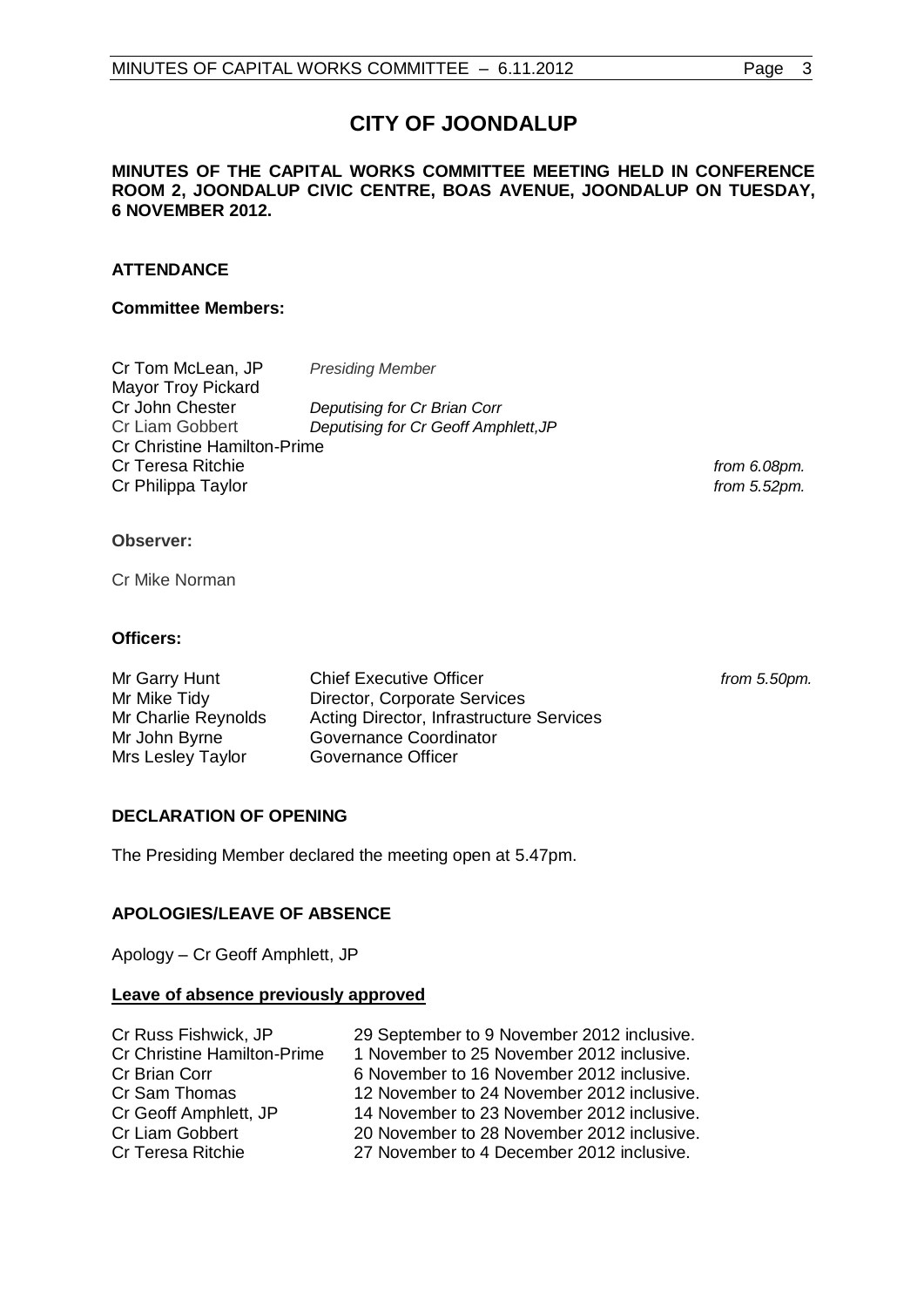# <span id="page-3-0"></span>**CONFIRMATION OF MINUTES**

MINUTES OF THE CAPITAL WORKS COMMITTEE MEETING HELD ON 2 OCTOBER 2012

**MOVED Mayor Pickard SECONDED Cr Gobbert that the minutes of the meeting of the Capital Works Committee held on Tuesday, 2 October 2012 be confirmed as a true and correct record.**

#### **The Motion was Put and CARRIED (5/0)**

**In favour of the Motion:** Cr McLean, Mayor Pickard, Crs Chester, Gobbert and Hamilton-Prime.

# <span id="page-3-1"></span>**ANNOUNCEMENTS BY THE PRESIDING MEMBER WITHOUT DISCUSSION**

Nil.

# <span id="page-3-2"></span>**DECLARATIONS OF INTEREST**

Nil.

# <span id="page-3-3"></span>**IDENTIFICATION OF MATTERS FOR WHICH THE MEETING MAY SIT BEHIND CLOSED DOORS**

In accordance with Clause 76 of the City's *Standing Orders Local Law 2005*, this meeting was not open to the public.

# **PETITIONS AND DEPUTATIONS**

Nil.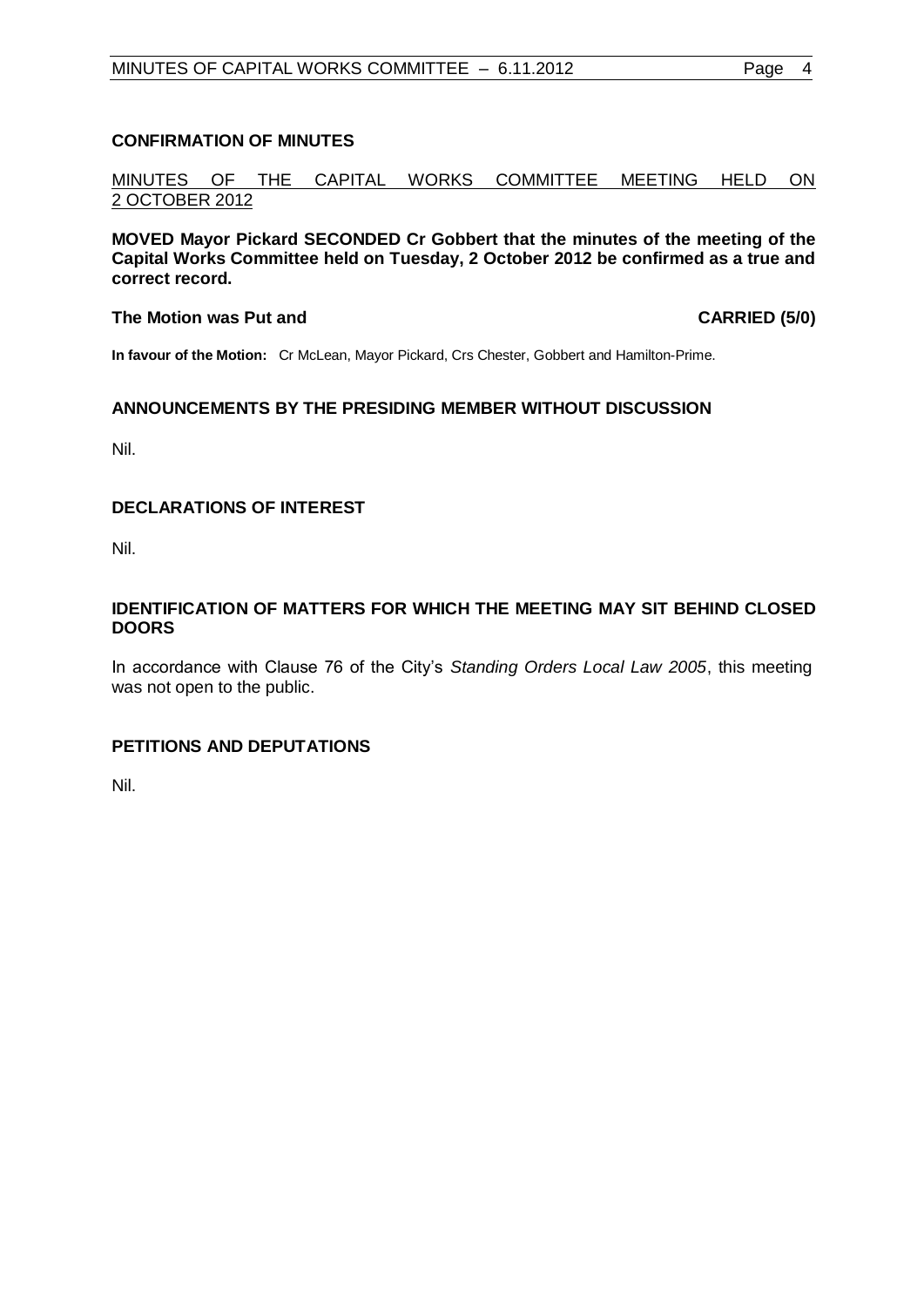# <span id="page-4-0"></span>**REPORTS**

# <span id="page-4-1"></span>**ITEM 1 MONTHLY AND QUARTERLY CAPITAL WORKS PROJECT REPORTS**

| <b>WARD:</b>                             | All                                                                                                                                          |                                                                                                                                                                                                                                                                                                                                                   |  |
|------------------------------------------|----------------------------------------------------------------------------------------------------------------------------------------------|---------------------------------------------------------------------------------------------------------------------------------------------------------------------------------------------------------------------------------------------------------------------------------------------------------------------------------------------------|--|
| <b>RESPONSIBLE</b><br><b>A/DIRECTOR:</b> | Mr Charlie Reynolds<br>Infrastructure Services                                                                                               |                                                                                                                                                                                                                                                                                                                                                   |  |
| <b>FILE NUMBER:</b>                      | 102496, 101515, 02111, 03309, 10230, 00468, 55541, 22103                                                                                     |                                                                                                                                                                                                                                                                                                                                                   |  |
| <b>ATTACHMENTS:</b>                      | Attachment 1<br>Attachment 2<br>Attachment 3<br>Attachment 4<br>Attachment 5<br>Attachment 6<br>Attachment 7<br>Attachment 8<br>Attachment 9 | Oceanside Promenade redevelopment<br>Moore Drive duplication<br><b>Currambine Community Centre and Delamere Park</b><br>construction<br>Tom Simpson Park upgrade<br><b>Mirror Park Skate Park</b><br>Hodges Drive duplication<br>Marmion Angling and Aquatic Club parking<br>Mawson Park - landscape upgrade<br>Hillarys Park - landscape upgrade |  |

### **PURPOSE**

For the Capital Works Committee to consider the monthly and quarterly project status reports for capital works projects.

# **EXECUTIVE SUMMARY**

At the Capital Works Committee meeting held on 7 August 2012 the Committee determined which capital works project reports were required and the frequency of reporting. The monthly and quarterly project reports are attached.

# **BACKGROUND**

At its meeting held on 7 August 2012, the Capital Works Committee requested that the following project reports be provided on a monthly and quarterly basis:

- Oceanside Promenade redevelopment monthly;
- Moore Drive duplication monthly;
- Currambine Community Centre and Delamere Park construction monthly;
- Tom Simpson Park upgrade monthly;
- Entry Statements monthly;
- Mirror Park skate park monthly;
- Hodges Drive duplication quarterly;
- Marmion Angling and Aquatic Club Parking quarterly;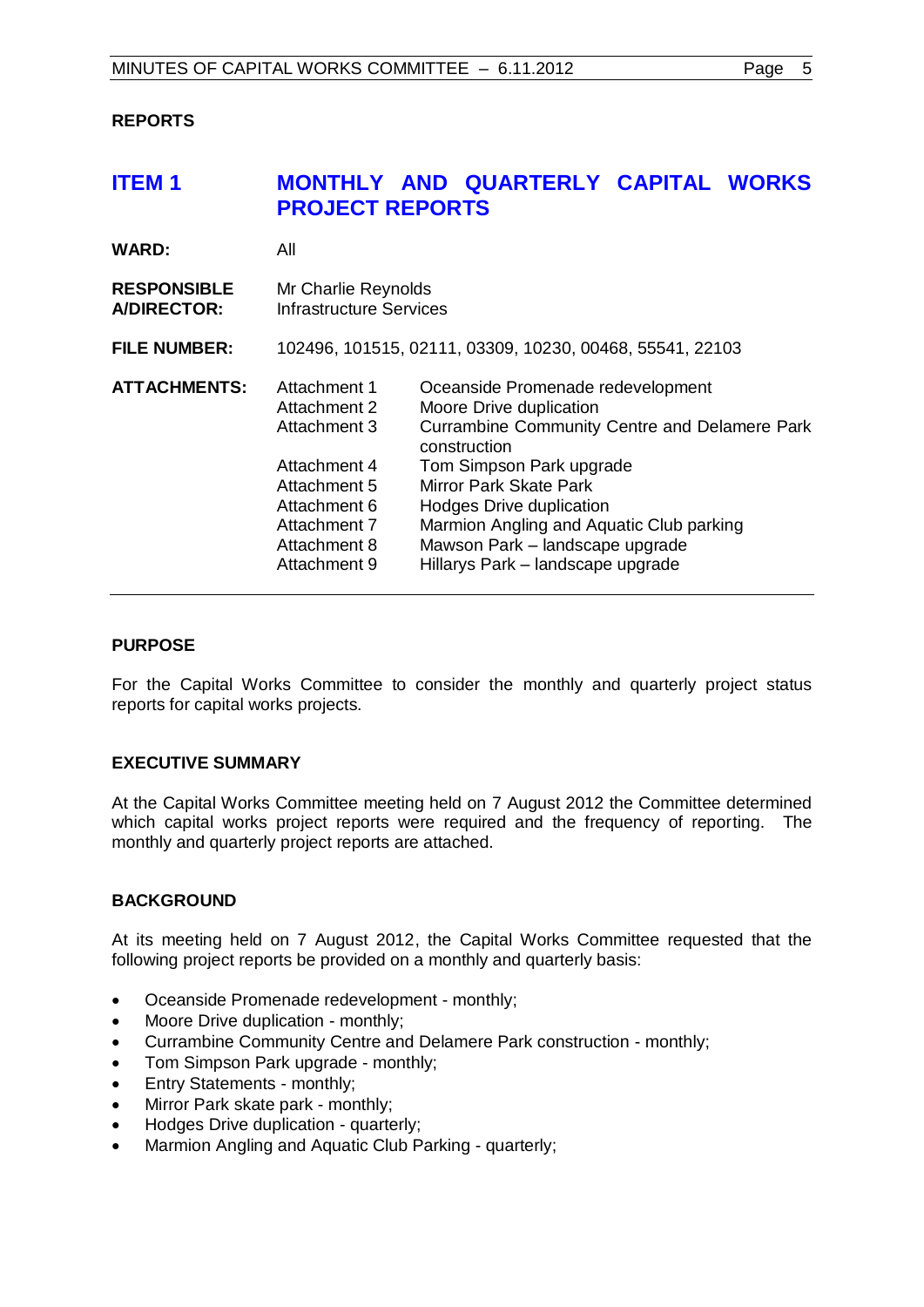- Mawson Park landscape upgrade quarterly;
- Hillarys Park landscape upgrade quarterly.

# **DETAILS**

At its meeting held on 7 August 2012, the Capital Works Committee determined which capital work project reports were required on a monthly and quarterly basis. A summary of each project and its current status is detailed below, with more detailed information in the attached project reports.

#### Oceanside Promenade Redevelopment

- Project description: The redevelopment of Oceanside Promenade in accordance with the final concept plan, as approved by Council at its meeting held on 17 May 2011 (CJ092-05/11 refers).
- Current status: Construction commenced 8 October 2012. At the end of week one, demolition, subgrade and trees were removed west side, northern end between Iluka Avenue and Warren Way. Traffic Management is working efficiently, with minimal delays to traffic. Project currently on track.

### Moore Drive Duplication

Project description: Construction of a second carriageway on Moore Drive from Connolly Drive to Joondalup Drive.

Current status: Spray seal operations in progress. Kerbing works in progress. Asphalt to commence mid October. Street lighting installation commenced with installation of conduits. Base course construction nearing completion. Project currently on track.

Currambine Community Centre and Delamere Park Construction

- Project description: Design, tender and project management of the construction of Currambine Community Centre and a new park and car park at Delamere Park.
- Current status: Site establishment commenced on 22 October 2012.

Tom Simpson Park Upgrade

- Project description: Redevelopment of Tom Simpson Park in accordance with the final concept plan, as approved by Council at its meeting held on 17 May 2011 (CJ092-05/11 refers).
- Current status: Majority of southern section of park re-opened. Playground installation commenced. Identified that there is funding shortfall to complete northern section works (see separate report). Fencing erected around northern section of park on 15 October 2012. Demolition of picnic shelters and seating completed on 18 October 2012. Project currently on track.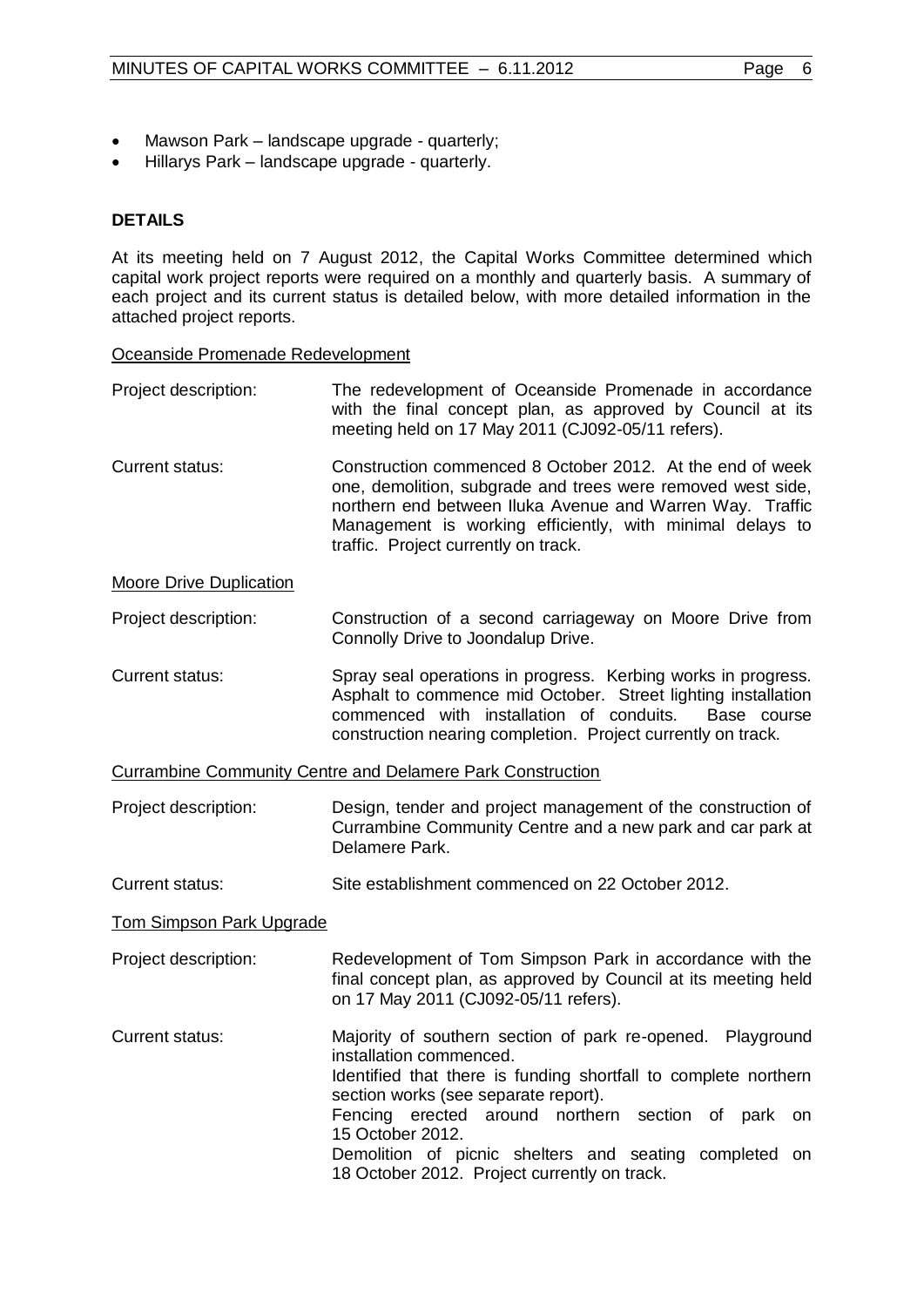## Mirror Park Skate Park

Project description: Construction of a skate park facility at Mirror Park, Ocean Reef in accordance with Council resolution CJ099-06/11.

Current status: Skate park construction approximately 40% completed by Convic Pty Ltd. Project currently on track.

Hodges Drive duplication

Project description: The duplication of the existing carriageway to link with the constructed dual carriageway east of Marmion Avenue and includes a new dual lane roundabout at Venturi Drive, upgrade of the existing roundabout at Constellation Drive and a tie-in to the existing Ocean Reef Road roundabout.

Current status: A Road Safety Audit has been completed at the preliminary design stage and no safety issues were identified on the proposed road alignment and design at the intersections. Project currently on track.

#### Marmion Angling and Aquatic Club (MAAC ) Parking

Project description: To design and construct a decked public parking facility of around 85 bays to the north of the MAAC.

Current status: Design being checked by specialist consultant for potential issues with pedestrian, vehicle and bicycle interface.

#### Mawson Park – landscape upgrade

- Project description: Landscape Master Planning upgrades to Mawson Park aimed to reduce water consumption, improve access, improve aesthetics/amenity while continuing to provide high quality recreational opportunities for the community.
- Current status: Concept plan 90% completed.

#### Hillarys Park – landscape upgrade

Project description: Landscape Master Planning upgrades to Hillarys Park aimed to reduce water consumption, improve access, improve aesthetics/amenity while continuing to provide high quality recreational opportunities for the community.

#### Current status: Concept plan - 90% Complete.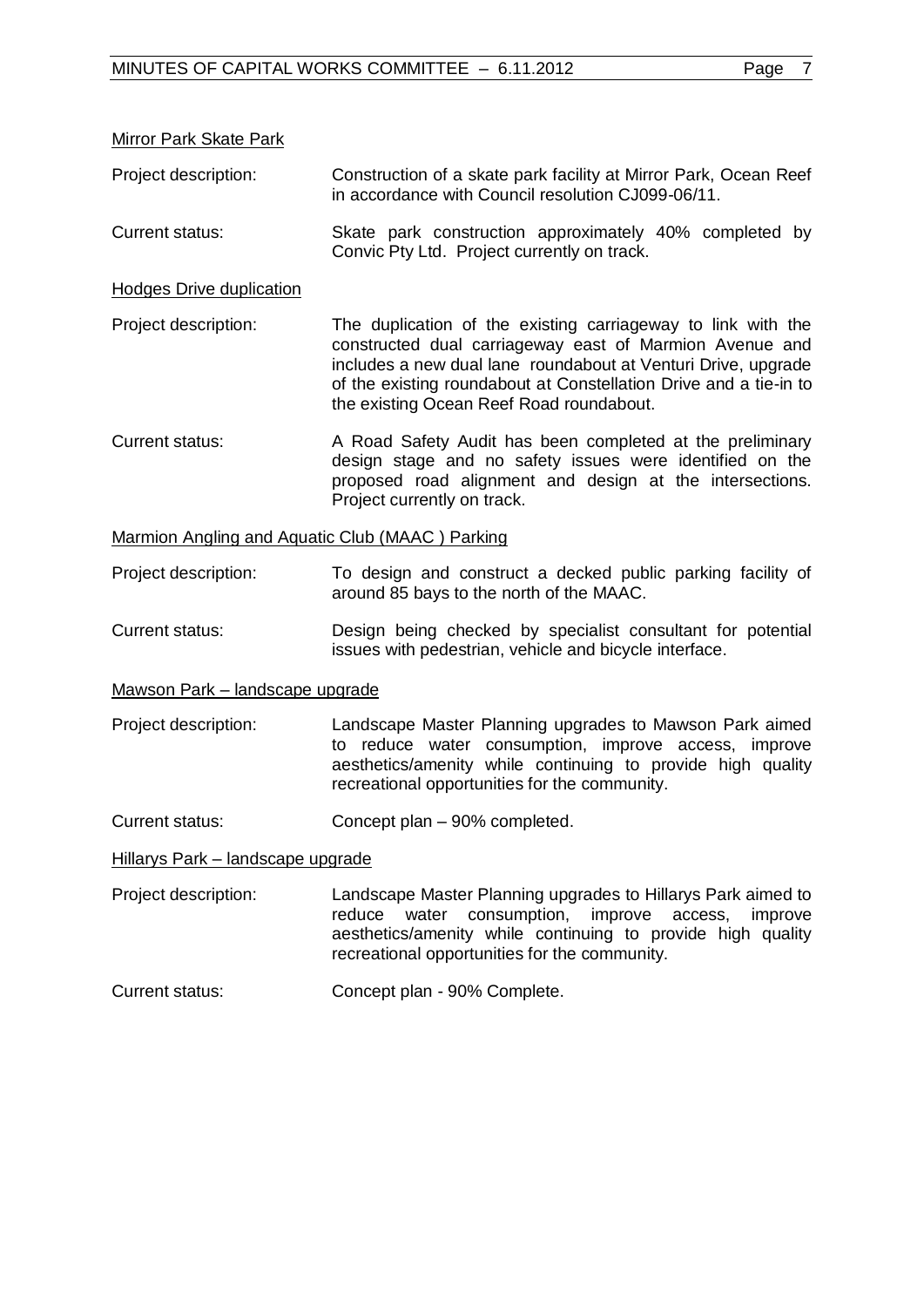**Legislation** Sections 5.17 and 6.8 of the *Local Government Act 1995.*

A Committee cannot make decisions, on behalf of the Council, that require an absolute majority decision (Section 5.17 of the *Local Government Act 1995)*, in which case, and in accordance with Section 6.8 of the *Local Government Act 1995,* includes approving expenditure not included in the City's Annual Budget. The Capital Works Committee can only recommend to the Council to approve or modify capital works projects.

# **Strategic Plan**

**Key Theme:** Quality urban environment.

**Objective:** Quality open spaces.

**Policy:**

Not Applicable.

# **Risk Management Considerations:**

Not Applicable.

# **Financial/Budget Implications:**

Not Applicable.

# **Financial/Budget Implications:**

Not Applicable.

# **Regional Significance:**

Not Applicable.

# **Sustainability Implications:**

Not Applicable.

# **Consultation:**

Not Applicable.

# **COMMENT**

The attached capital works project reports provide an update on the activities undertaken in the last month and quarter.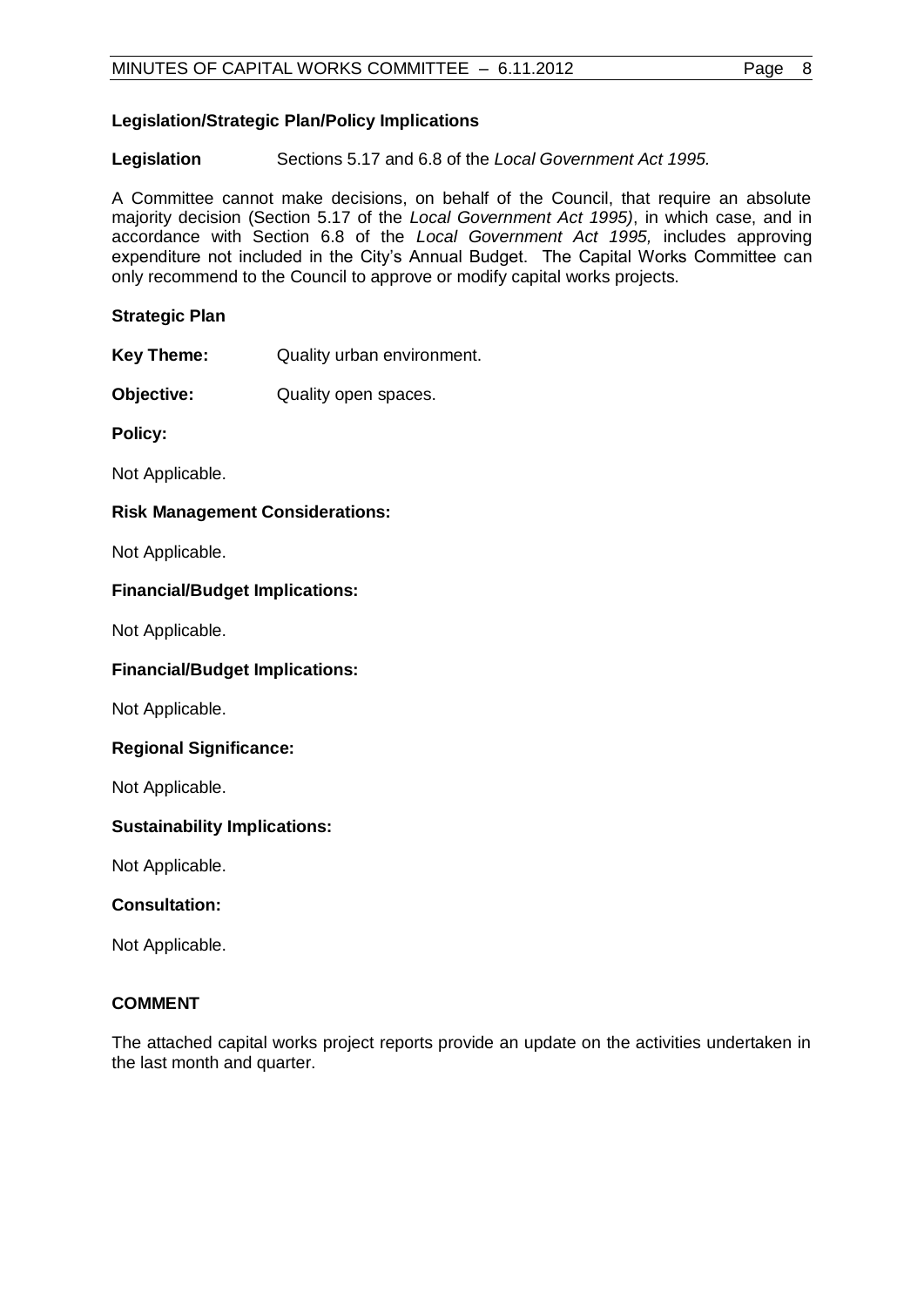Simple Majority.

*The Chief Executive Officer entered the meeting at 5.50pm.*

*Cr Taylor entered the meeting at 5.52pm.*

# **OFFICER'S RECOMMENDATION:**

That the Capital Works Committee:

- 1 NOTES the monthly capital works project reports as detailed in Attachments 1 to 5 of this Report as follows:
	- 1.1 Oceanside Promenade redevelopment;
	- 1.2 Moore Drive duplication;
	- 1.3 Currambine Community Centre and Delamere Park construction;
	- 1.4 Tom Simpson Park upgrade;
	- 1.5 Mirror Park Skate Park;
- 2 NOTES the quarterly capital works project reports as detailed in Attachments 6 to 9 of this Report as follows:
	- 2.1 Hodges Drive duplication;
	- 2.2 Marmion Angling and Aquatic Club Parking;<br>2.3 Mawson Park landscape upgrade:
	- Mawson Park landscape upgrade;
	- 2.4 Hillarys Park landscape upgrade.

**MOVED Mayor Pickard, SECONDED Cr Hamilton-Prime that the Capital Works Committee:**

- **1 NOTES the monthly capital works project reports as detailed in Attachments 1 to 5 of this Report as follows:**
	- **1.1 Oceanside Promenade redevelopment;**
	- **1.2 Moore Drive duplication;**
	- **1.3 Currambine Community Centre and Delamere Park construction;**
	- **1.4 Tom Simpson Park upgrade;**
	- **1.5 Mirror Park Skate Park;**
- **2 NOTES the quarterly capital works project reports as detailed in Attachments 6 to 9 of this Report as follows:**
	- **2.1 Hodges Drive duplication;**
	- **2.2 Marmion Angling and Aquatic Club Parking;**
	- **2.3 Mawson Park – landscape upgrade;**
	- **2.4 Hillarys Park – landscape upgrade;**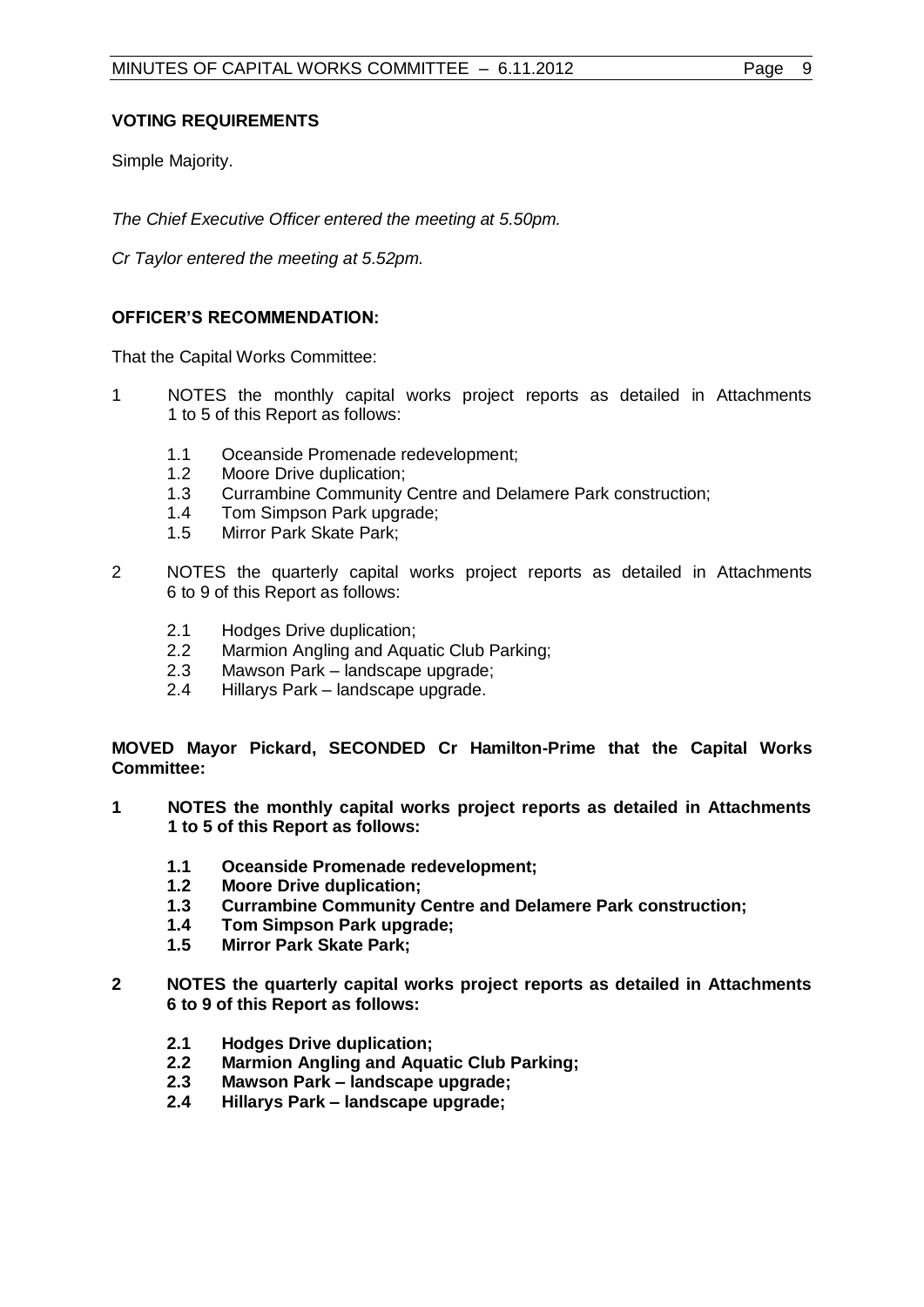# **3 REQUESTS a future report be presented to the Capital Works Committee outlining a final design and costing for Delamere Park and associated funding options.**

# The Motion was Put and **CARRIED** (6/0)

**In favour of the Motion:** Cr McLean, Mayor Pickard, Crs Chester, Gobbert, Hamilton-Prime and Taylor.

*Appendix 1 refers*

*To access this attachment on electronic document, click here: <Attach1agnCWC061212.pdf>*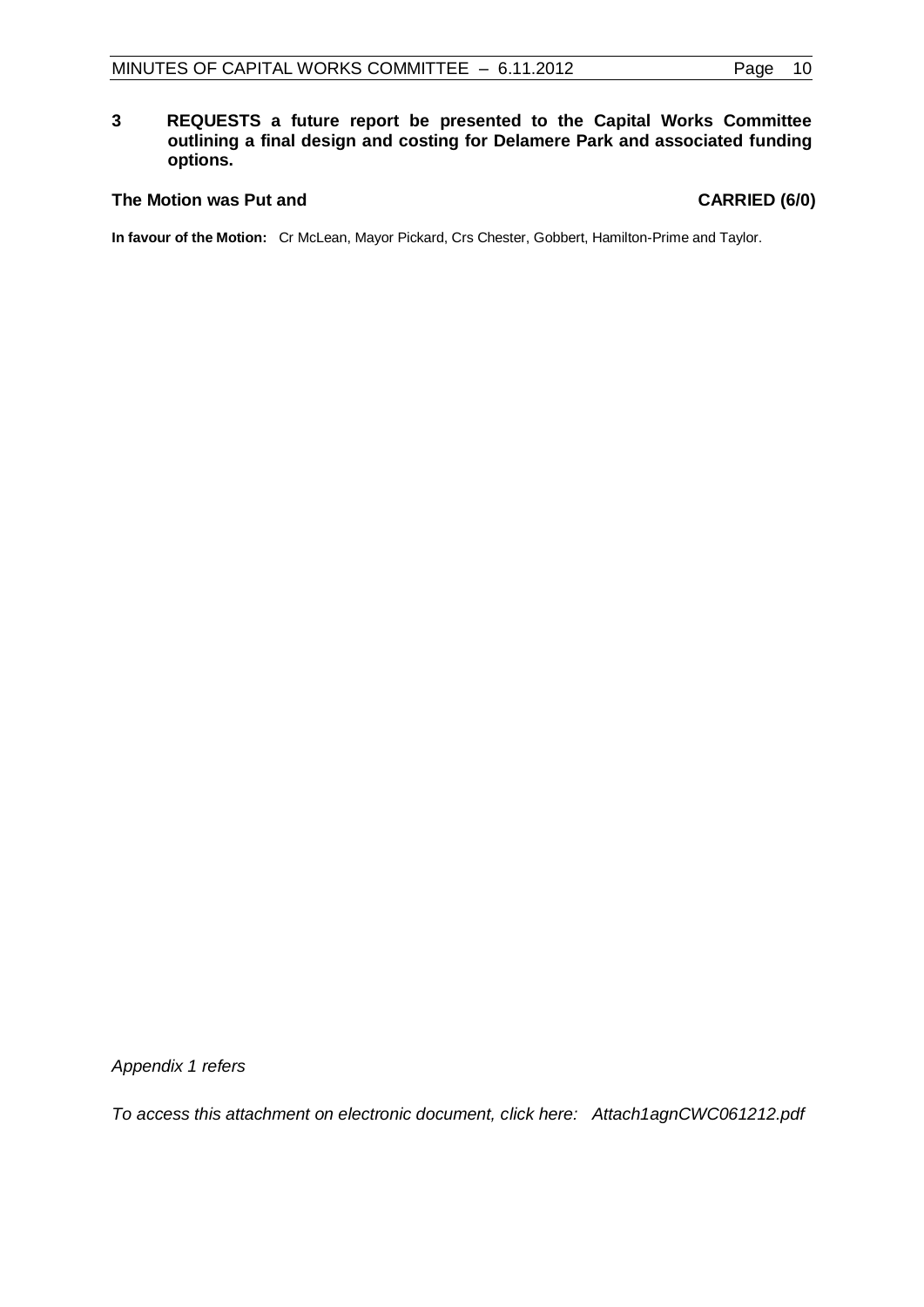# <span id="page-10-0"></span>**ITEM 2 UPDATE ON 2012/13 CAPITAL WORKS PROGRAM**

**WARD:** All

| <b>RESPONSIBLE</b><br>A/DIRECTOR: | Mr Charlie Reynolds<br>Infrastructure Services |                                      |
|-----------------------------------|------------------------------------------------|--------------------------------------|
| <b>FILE NUMBER:</b>               | 102496, 101515                                 |                                      |
| <b>ATTACHMENTS:</b>               | Attachment 1                                   | Capital Works Project Report 2012/13 |

### **PURPOSE**

For the Capital Works Committee to be updated on the 2012/13 Capital Works Program.

# **EXECUTIVE SUMMARY**

The Capital Works Project Report for the 2012/2013 program, as at 22 October 2012, is attached.

*It is recommended that the Capital Works Committee NOTES the report on the Capital Works Projects for 2012/2013 forming Attachment 1 to this Report.*

# **BACKGROUND**

At its meeting on 15 May 2012 (CJ094-05/12 refers), Council resolved inter alia to establish a Capital Works Committee to:

- *Oversee the monthly progress of the City's annual Capital Works Program and review of the City's Five Year Capital Works Program;*
- *Oversee the long term planning of major capital works projects not being the role of a Council Committee established for such purposes;*
- *Consider recommendations to modify the City's Capital Works.*

# **DETAILS**

The Capital Works Project Report for the 2012/13 program, as at 22 October 2012, is attached at Attachment 1.

#### **Issues and options considered:**

Not Applicable.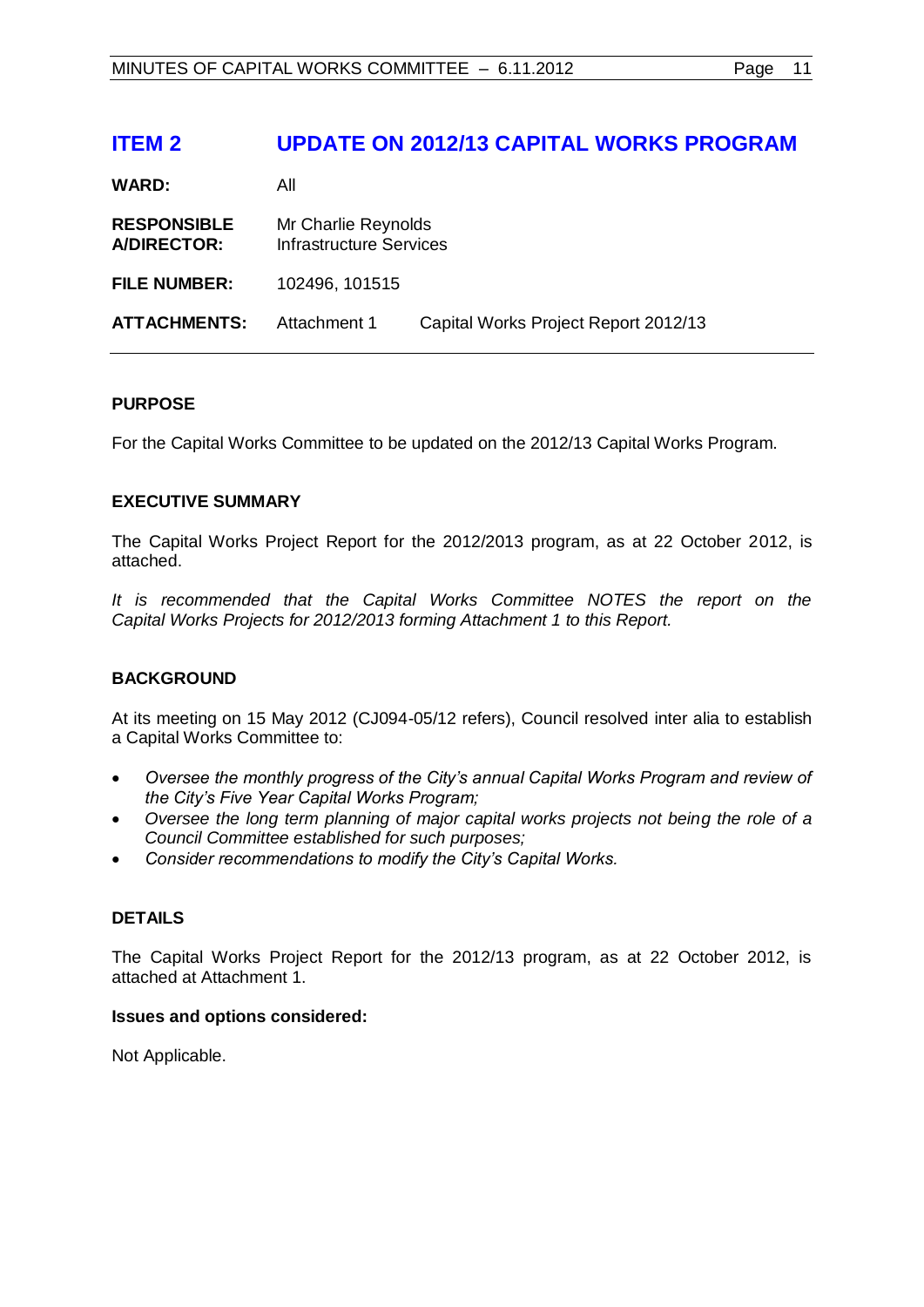# **Legislation/Strategic Plan/Policy Implications**

**Legislation** Sections 5.17 and 6.8 of the *Local Government Act 1995.*

A Committee cannot make decisions, on behalf of the Council, that require an absolute majority decision (Section 5.17 of the *Local Government Act 1995)*, in which case, and in accordance with Section 6.8 of the *Local Government Act 1995,* includes approving expenditure not included in the City's Annual Budget. The Capital Works Committee can only recommend to the Council to approve or modify capital works projects.

# **Strategic Plan**

- **Key Theme:** Quality Urban Environment.
- **Objective:** Quality Open Spaces.

**Policy:**

Not Applicable.

#### **Risk Management Considerations:**

Not Applicable.

#### **Financial/Budget Implications:**

Not Applicable.

#### **Regional Significance:**

Not Applicable.

#### **Sustainability Implications:**

Not Applicable.

#### **Consultation:**

Not Applicable.

#### **COMMENT**

The Capital Works Project Report for the 2012/13 program provides an update on the capital work activities undertaken as at 22 October 2012.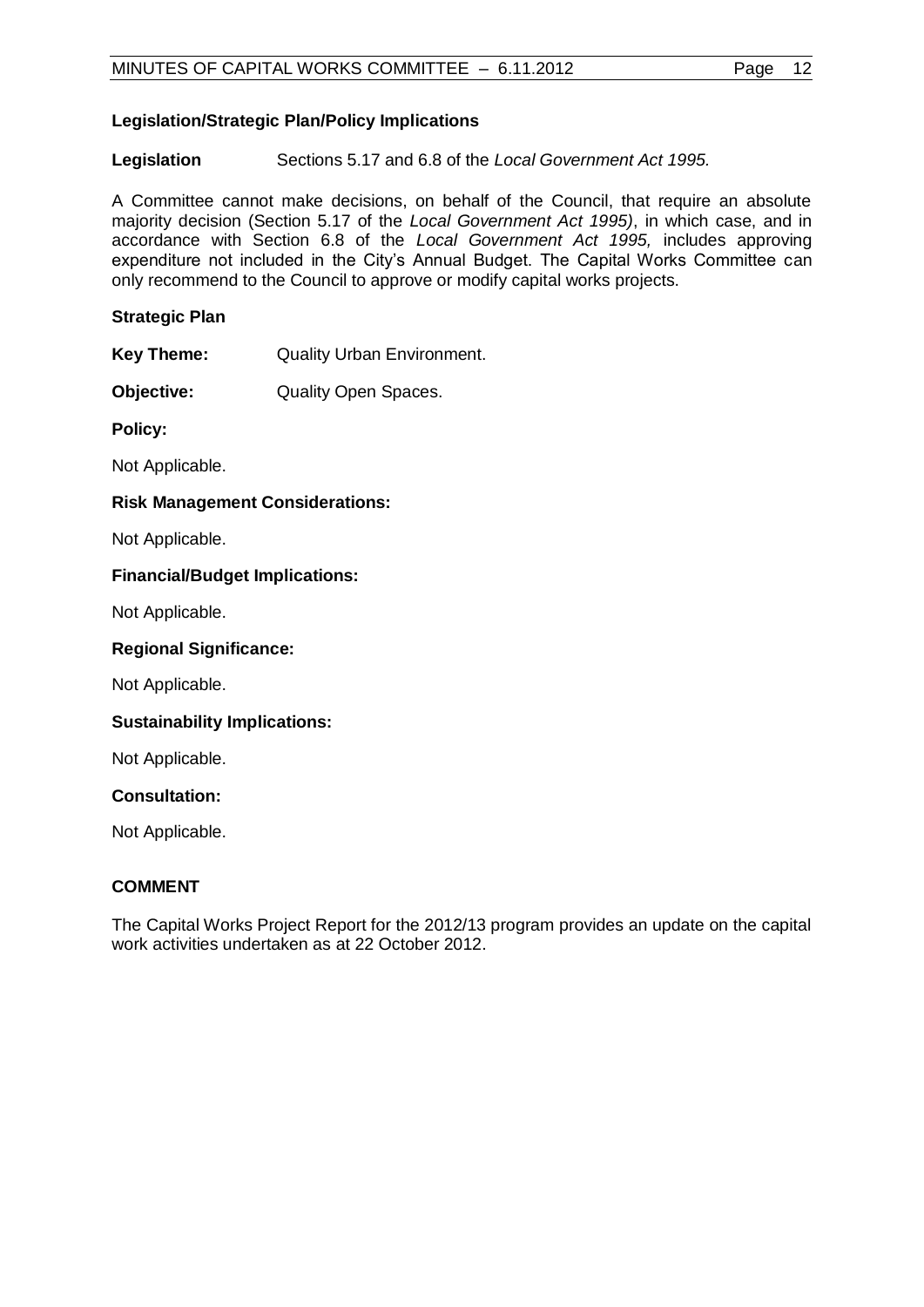### **VOTING REQUIREMENTS**

Simple Majority.

**MOVED Cr Hamilton-Prime, SECONDED Cr Chester that the Capital Works Committee NOTES the report on the Capital Works Projects for 2012/2013 forming Attachment 1 to this Report.**

### The Motion was Put and **CARRIED** (6/0)

**In favour of the Motion:** Cr McLean, Mayor Pickard, Crs Chester, Gobbert, Hamilton-Prime and Taylor.

*Appendix 2 refers*

*To access this attachment on electronic document, click here: <Attach2agnCWC061212.pdf>*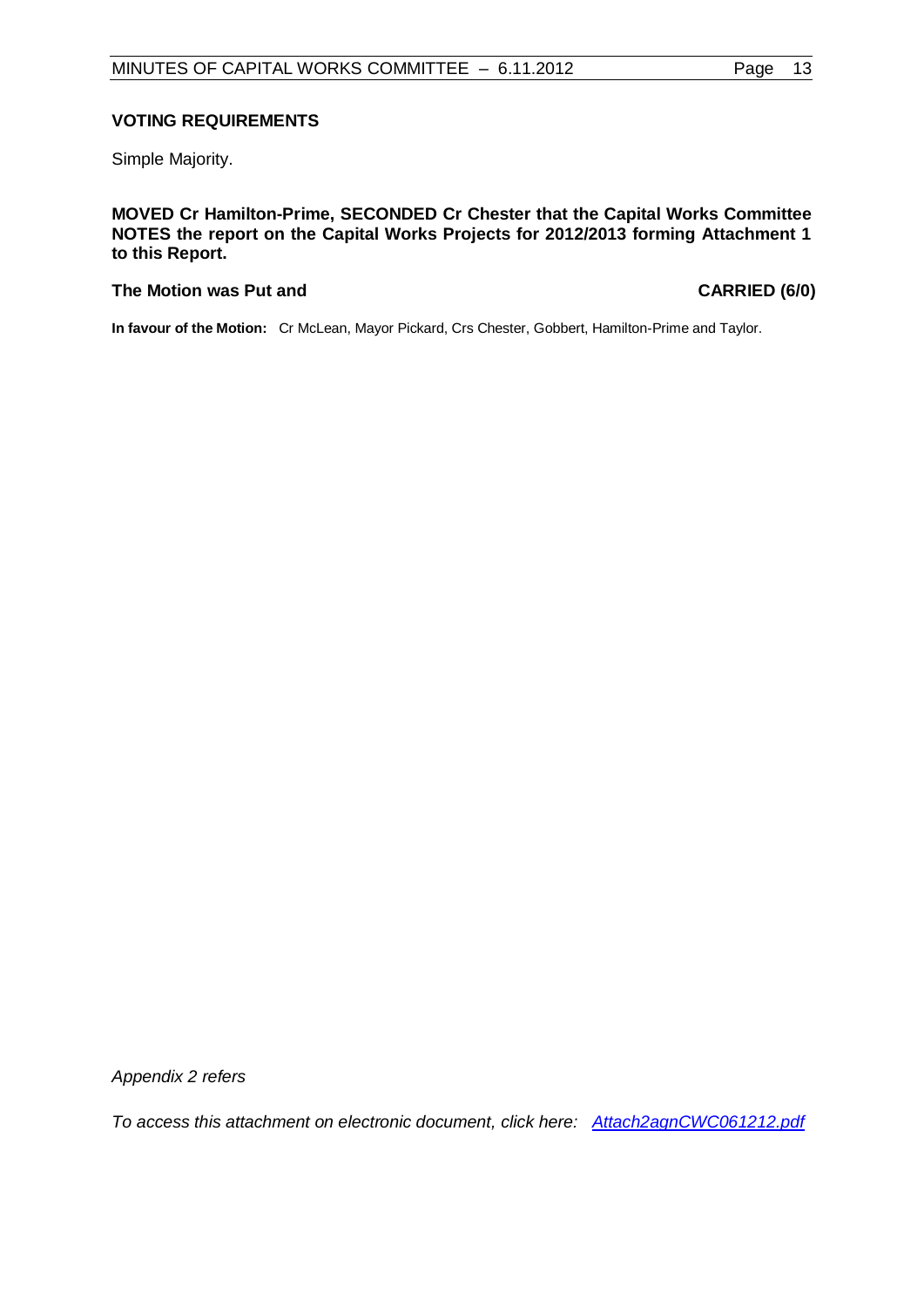# <span id="page-13-0"></span>**ITEM 3 TOM SIMPSON PARK - ADDITIONAL FUND REQUIREMENT**

**WARD:** North-Central

- **RESPONSIBLE** Mr Charlie Reynolds **A/DIRECTOR:** Infrastructure Services
- **FILE NUMBER:** 00468, 101515

**ATTACHMENTS:** Nil.

### **PURPOSE**

For Council to be advised of potential over-expenditure on the Tom Simpson Park upgrade and to endorse additional funding from identified surplus funds carried forward from the 2011/12 financial year to finalise the project in 2012/13.

# **EXECUTIVE SUMMARY**

The Final Concept Design for the redevelopment of Tom Simpson Park was approved by Council at its meeting held on 17 May 2011 (CJ092-05/11 refers). There was a total budget of \$750,000 allocated for Tom Simpson Park in the Five Year Capital Works Program.

The works to the southern section of Tom Simpson Park started in May 2012 and are nearing completion at an estimated cost of \$525,000. This leaves funds of \$225,000 to complete the scope of works for the northern section of the park. The works to the northern section of the park that reflects the final concept design have been costed by a Quantity Surveyor at \$572,900. This is almost \$56,000 higher than quotes received by the City for the work to be undertaken.

An additional allocation of funds of \$312,000 (including a \$20,000 contingency sum) is required to enable the full scope of works to be completed on the northern section of Tom Simpson Park in 2012/13.

*It is therefore recommended that Council BY AN ABSOLUTE MAJORITY APPROVES:*

- *1 The unbudgeted additional expenditure of \$312,000 for the completion of the construction of Tom Simpson Park (MPP2022);*
- *2 The expenditure in Part 1 above to be sourced from identified surplus funds carried forward from the 2011/12 financial year.*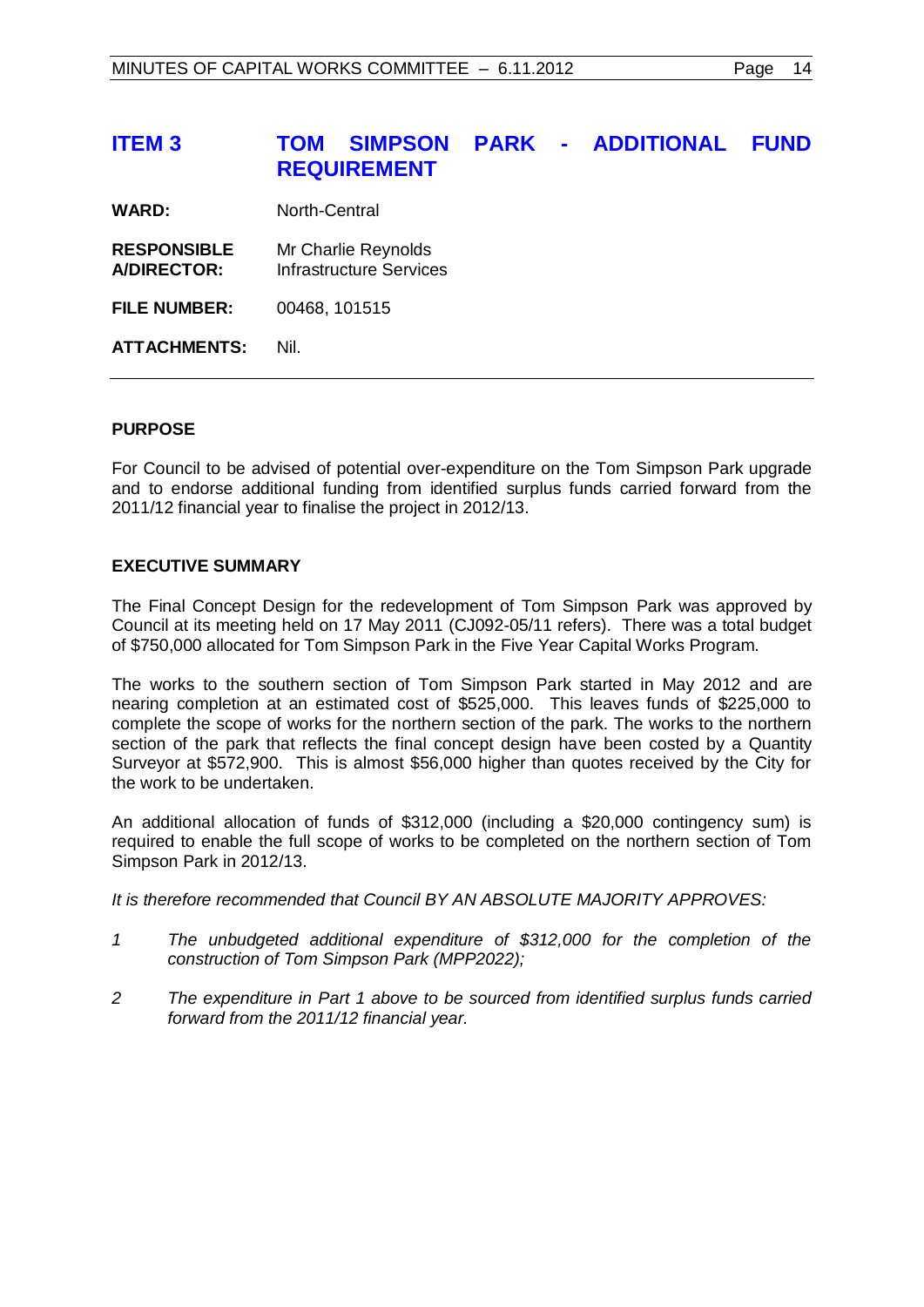# **BACKGROUND**

Tom Simpson Park is classified as Regional Open Space and consists of two land parcels:

- 1 To the north, Crown Reserve 32074 (Loc 8891, Vol. 3046, Fol. 981) was vested in the City of Joondalup in March 2000 for the purposes of "Recreation and Parking".
- 2 To the south, Lot 1 (Vol. 1139, Fol. 205) held in fee simple by the City of Joondalup.

The Final Concept Plan for the upgrade of Tom Simpson Park was supported by Council at its meeting held on 17 May 2011 (CJ092-05/11 refers) following an extensive public consultation process.

Works to the southern section of Tom Simpson Park commenced in May 2012 in accordance with the Final Concept Plan. This portion of the project is nearing completion and has been re-opened to the public, with the exception of the new playground currently under construction. The cost of the upgrade of the southern section of the park is estimated at \$525,000.

# **DETAILS**

The detailed design for the northern section of the park that reflected the Final Concept Plan approved by Council was submitted to an independent quantity surveyor who submitted a cost estimate of \$572,900. Quotes received by the City for the majority of the upgrade work to be undertaken in the northern section of the park indicate costs in the vicinity of \$517,000.

The total budget in the Capital Works Program for 2011/12 and 2012/13 is \$750,000 leaving \$225,000 available for works to the northern section.

The northern section of the park was fenced off on 15 October 2012 for the following works that can be funded within the existing budget, to commence:

- erection of shade structure over the playground.
- demolition of existing shelters, seating and concrete pads.
- electrical works to disconnect and connect lighting.
- survey work for the new shelters and pathways.
- installation of concrete pads and erection of new shelters.

With the works to complete the northern section of Tom Simpson Park in accordance with the detailed design expected to cost in the vicinity of \$537,000 (allowing for contingencies), there is an anticipated funding shortfall of \$312,000 to complete the following works to the project:

- Retaining walls and fence.
- Beach access stairs.
- Path lighting.
- Reticulation and returfing.
- Bollards.
- BBQs.
- Entry statement and paths.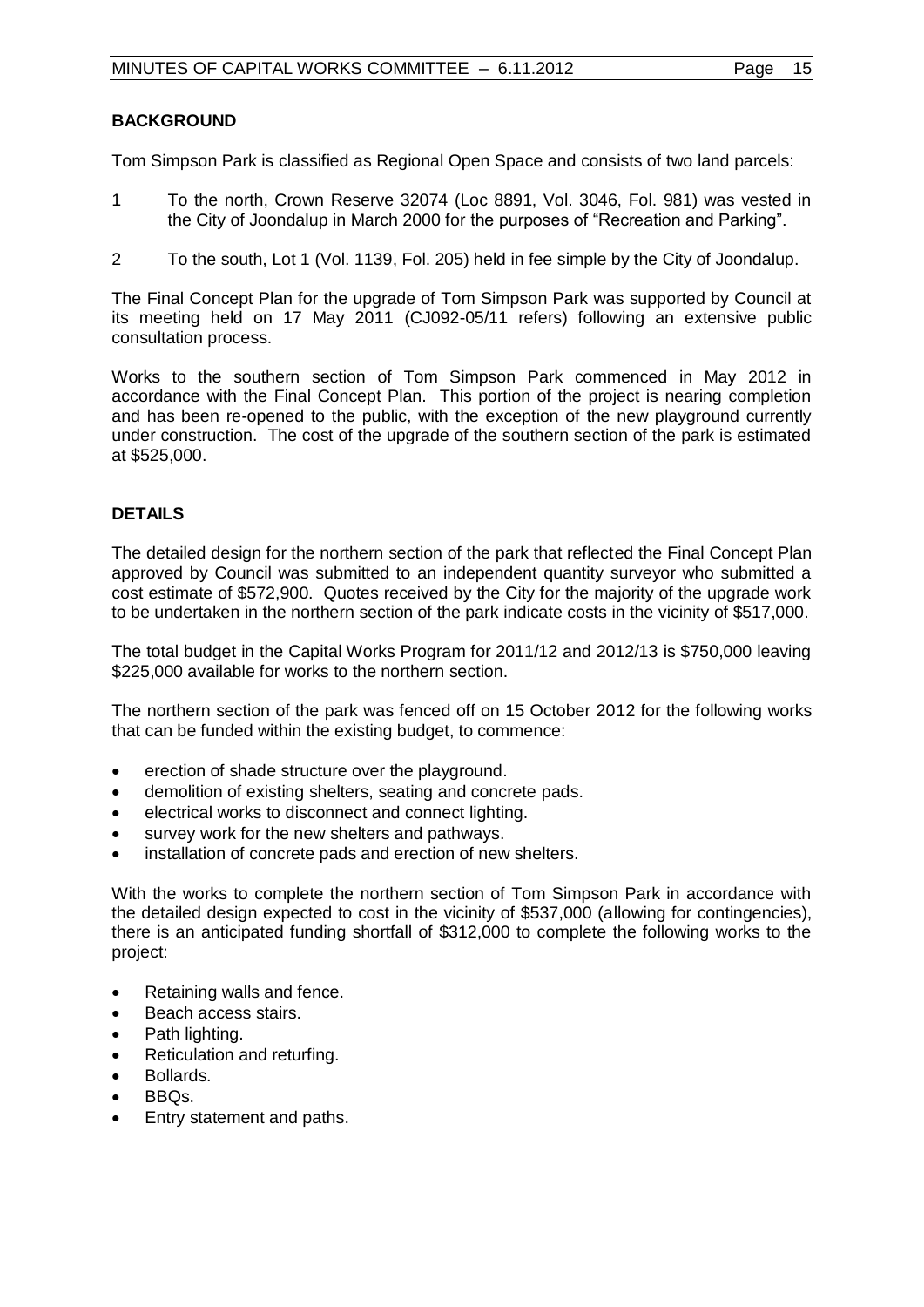Surrounding residents and park users have been advised that the northern section of Tom Simpson Park will be closed for ten weeks to enable the works to be completed prior to the summer school holidays.

### **Issues and options considered:**

There are a range of options to deal with this funding shortfall:

- Partial completion of the works in 2012/13 by only undertaking the works outlined above that are supported by the current budget at a cost of approximately \$225,000. Significant works such as retaining walls and fencing along Oceanside Promenade will not be undertaken which could create a risk with children running onto the road from the park.
- Consideration of funding in the vicinity of \$312,000 in the 2013/14 budget to enable the remaining works to be completed in accordance with the detailed design. This will require further closure of the northern section of Tom Simpson Park in 2013/14 and pose a short term risk to park users.
- Using identified surplus funds carried forward from the 2011/12 financial year to provide sufficient budget to complete the northern section of Tom Simpson Park in accordance with the detailed design.

### **Legislation/Strategic Plan/Policy Implications**

**Legislation** Subdivision 2 of Division 2 of Part 5 of the *Local Government Act 1995*. City of Joondalup *Standing Orders Local Law 2005*.

A Committee cannot make decisions, on behalf of the Council, that require an absolute majority decision (Section 5.17 of the *Local Government Act 1995*), in which case, and in accordance with Section 6.8 of the *Local Government Act 1995,* including approving expenditure not included in the City's Annual Budget. The Capital Works Committee can only recommend to the Council to approve or modify capital works projects.

# **Strategic Plan**

**Key Theme:** Community wellbeing.

**Objective:** Quality facilities.

**Policy:**

Not Applicable.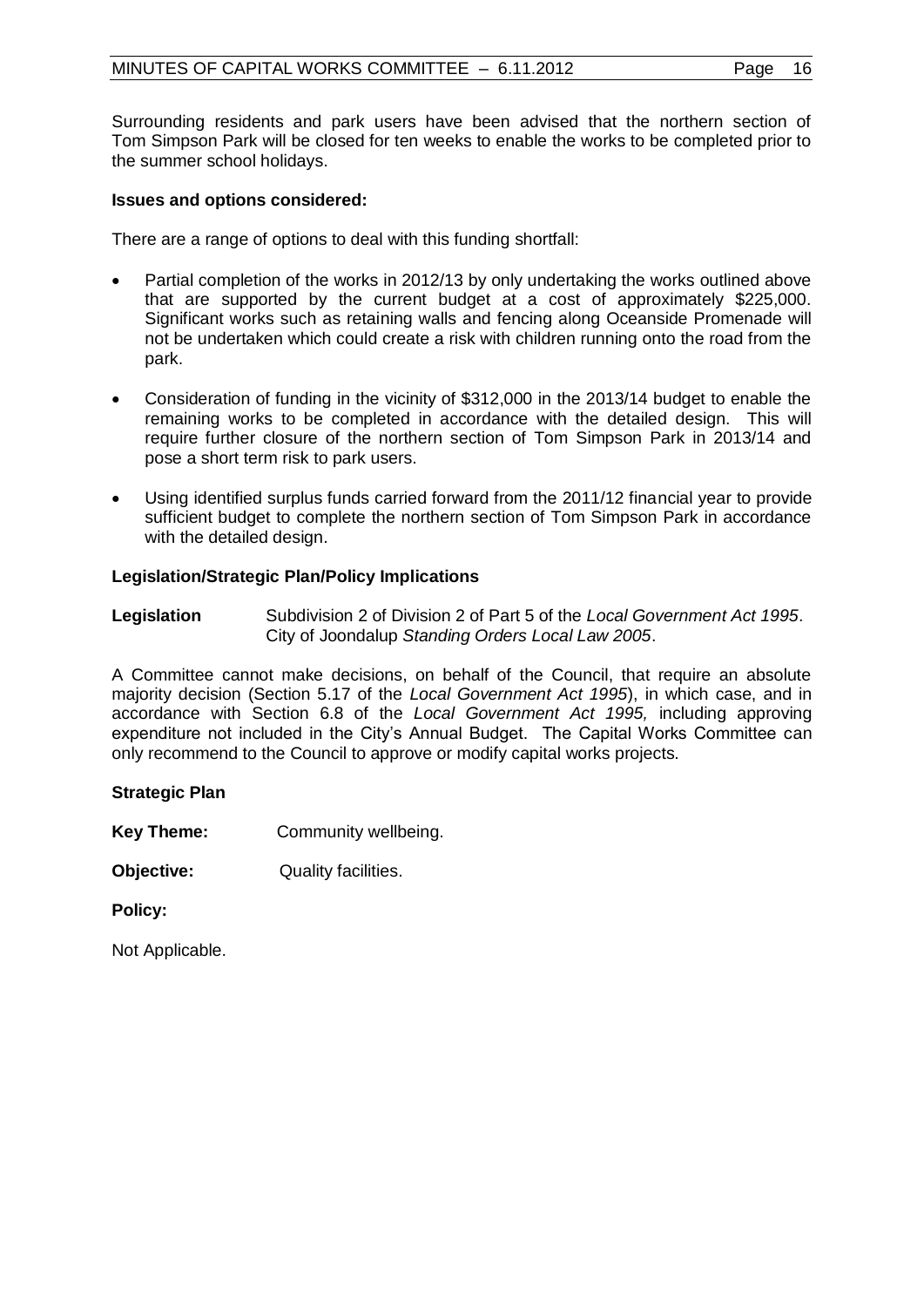## **Risk Management Considerations:**

The non-completion of the full scope of works until 2013/14 could create some hazards to park users in relation to the interface between the park and Oceanside Promenade.

If the full scope of proposed works on the northern section of Tom Simpson Park are not completed during the current closure (that is October to December 2012) residents and park users could complain that the park has not been upgraded in accordance with the Final Concept Design and will unavailable for use for a second extended period of time.

#### **Financial/Budget Implications:**

The total funding provided for the upgrade of Tom Simpson Park is \$750,000. In order to complete the full scope of works on the northern section in 2012/13, further funding of \$312,000 is required.

This funding shortfall could be sourced from the identified surplus funds carried forward from the 2011/12 financial year of \$998,429.

### **Regional Significance:**

Tom Simpson Park is a Regional Open Space that attracts users from a wide catchment of localities both within and outside the City of Joondalup.

### **Sustainability Implications:**

Not Applicable.

#### **Consultation:**

Extensive community consultation took place on the Concept Plan for the redevelopment of the southern and northern sections of Tom Simpson Park from 23 February to 6 April 2011. The outcomes of the community consultation were reported to Council at its meeting held on 17 May 2011 (CJ092-05/11 refers).

#### **COMMENT**

There are significant risks involved in delaying the completion of the full scope of works on the upgrade of the northern section of Tom Simpson Park. Additional funds in the vicinity of \$312,000 are required to complete the works in 2012/13. The cost of the works for the upgrade of the northern section of Tom Simpson Park has been verified by an independent Quantity Surveyor based on the detailed design.

#### **VOTING REQUIREMENTS**

Absolute Majority.

*Cr Ritchie entered the meeting at 6.08pm.*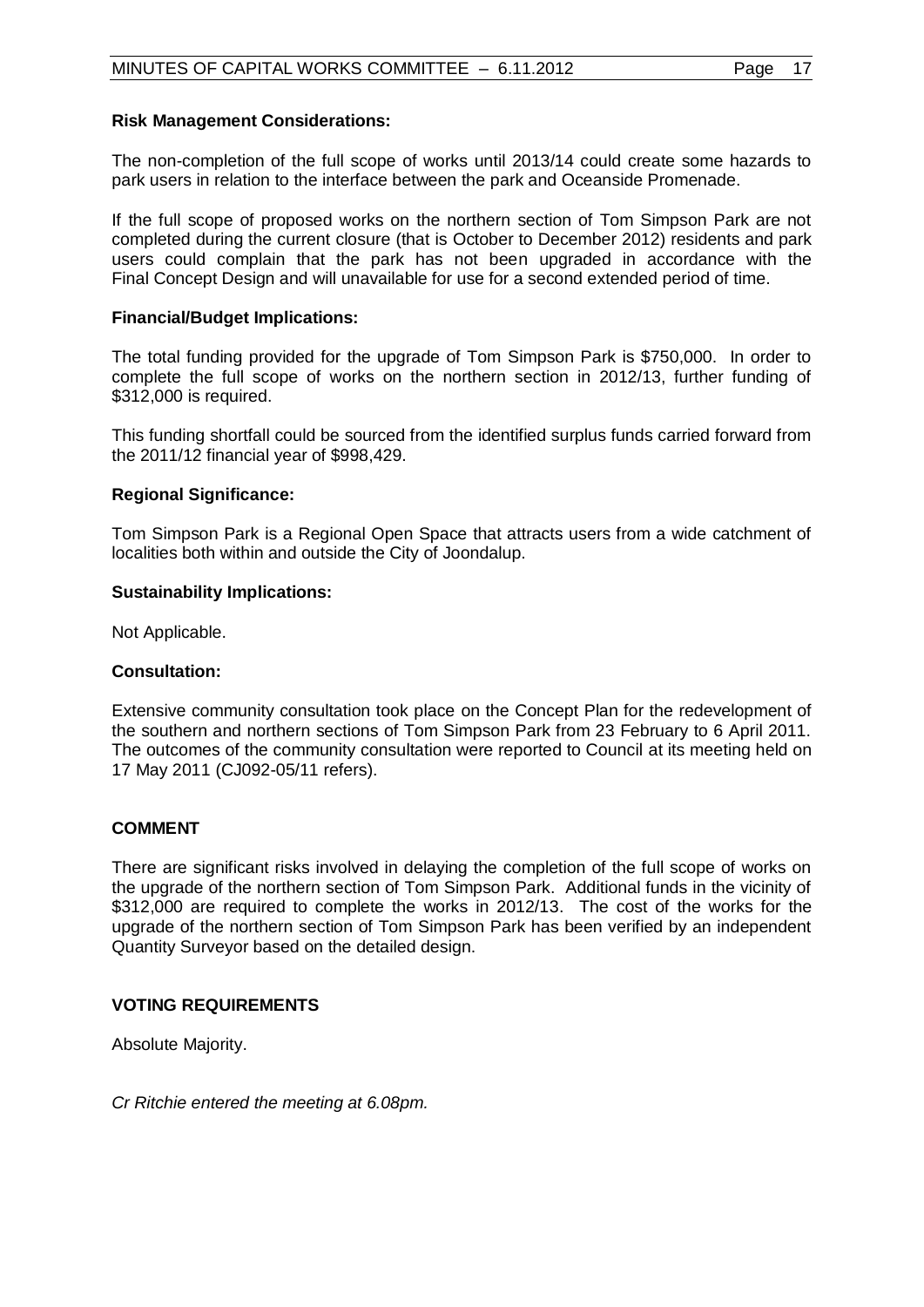**MOVED Cr Chester, SECONDED Cr Taylor that Council, BY AN ABSOLUTE MAJORITY, APPROVES the:**

- **1 unbudgeted additional expenditure of \$312,000 for the completion of the construction of Tom Simpson Park (MPP2022);**
- **2 expenditure in Part 1 above to be sourced from identified surplus funds carried forward from the 2011/12 financial year.**

#### **The Motion was Put and CARRIED (7/0)**

**In favour of the Motion:** Cr McLean, Mayor Pickard, Crs Chester, Gobbert, Hamilton-Prime, Ritchie and Taylor.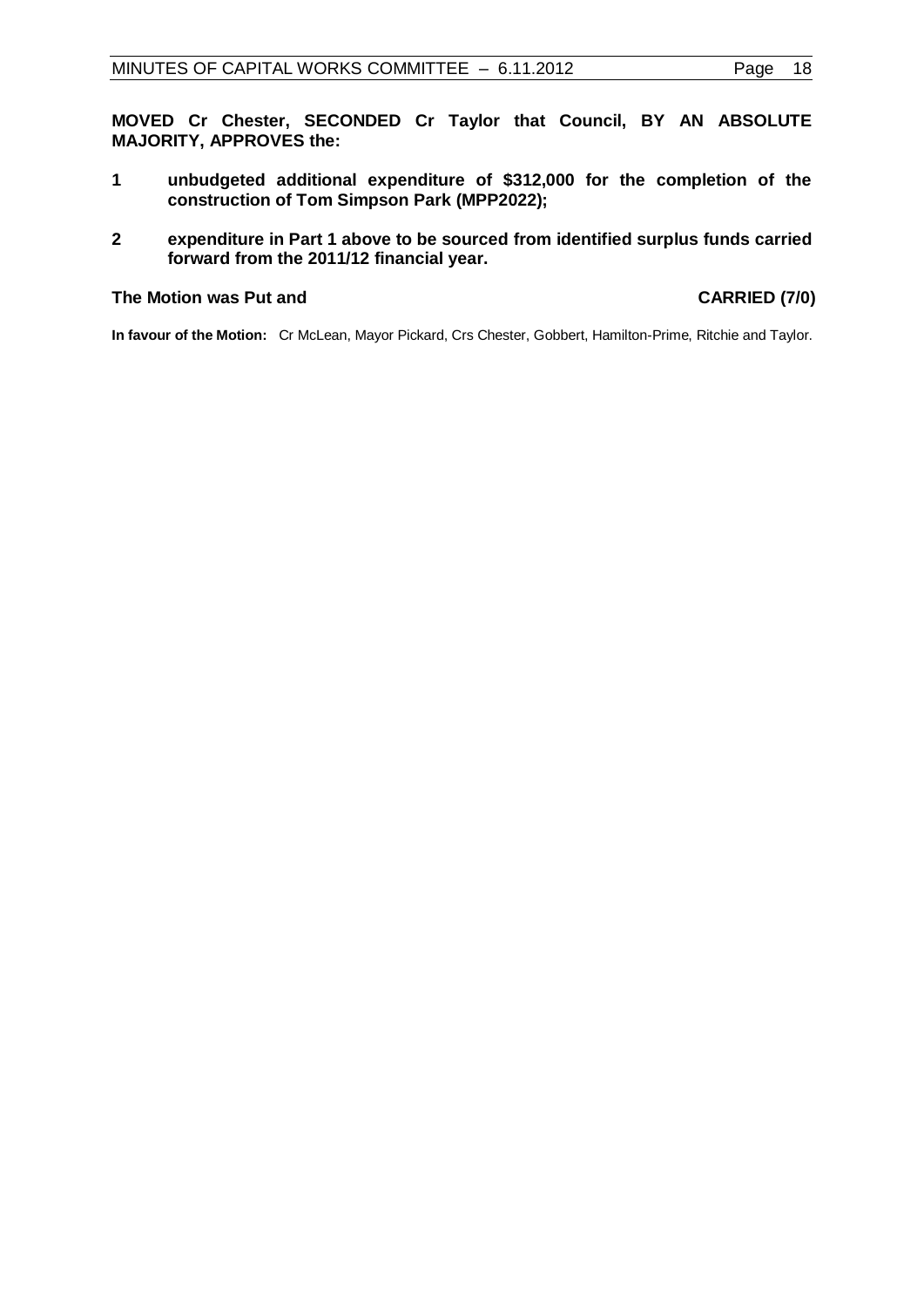# <span id="page-18-0"></span>**ITEM 4 2013/14 FACILITY REFURBISHMENT PROJECTS – ADMIRAL PARK CLUBROOMS**

| <b>WARD:</b>                           | North-Central                             |                                                |
|----------------------------------------|-------------------------------------------|------------------------------------------------|
| <b>RESPONSIBLE</b><br><b>DIRECTOR:</b> | Mr Mike Tidy<br><b>Corporate Services</b> |                                                |
| FILE NUMBER:                           | 08434, 101515, 08575, 11809               |                                                |
| <b>ATTACHMENTS:</b>                    | Attachment 1                              | Draft Floor Plan for Admiral Reserve Clubrooms |

### **PURPOSE**

For Council to consider the refurbishment of the Admiral Park Clubrooms in 2013/14.

# **EXECUTIVE SUMMARY**

At its meeting held on 23 October 2012 (CJ214-10/12 refers), Council agreed to amend the facility refurbishment projects to be undertaken in 2013/14 by removing Sorrento Football (\$180,143) and Sorrento Tennis (\$180,143) Clubs and replacing them with Timberlane Park Clubrooms and another site to be determined. Further to that resolution the Council also resolved for a further report to be submitted detailing the requirements to upgrade the Admiral Park, Heathridge facility.

The Admiral Park facility currently comprises a change room/public toilet facility with a recent addition of a covered colourbond spectator viewing area, which also acts as a storage area and clubroom.

To enable the facility to be upgraded to allow greater change room area along with amenities for the club to utilise in the form of storage, function area and kitchen facility it is estimated to be \$330,000. In addition there will be the requirement of (estimated costs only):

| $\bullet$ | Power Upgrade Proposal (Provisional)                        | \$20,000  |
|-----------|-------------------------------------------------------------|-----------|
| $\bullet$ | Floodlight (four floodlight towers 50 lux)                  | \$100,000 |
| $\bullet$ | Connection to deep sewer (provisional)                      | \$50,000  |
| $\bullet$ | Professional/Consultant fees (not including internal costs) | \$60,000  |
|           | • Contingencies $(5%)$                                      | \$30,000  |

It is estimated that the total project cost is \$590,000. These costings are an order of magnitude and are based on a preliminary sketch plans and scope of work in order to provide advice to the Capital Works Committee within the timeframes allowed. No consultation has been undertaken with the user groups on the design elements.

More detailed costings can be established with more time and investigation when detailing the scope of works.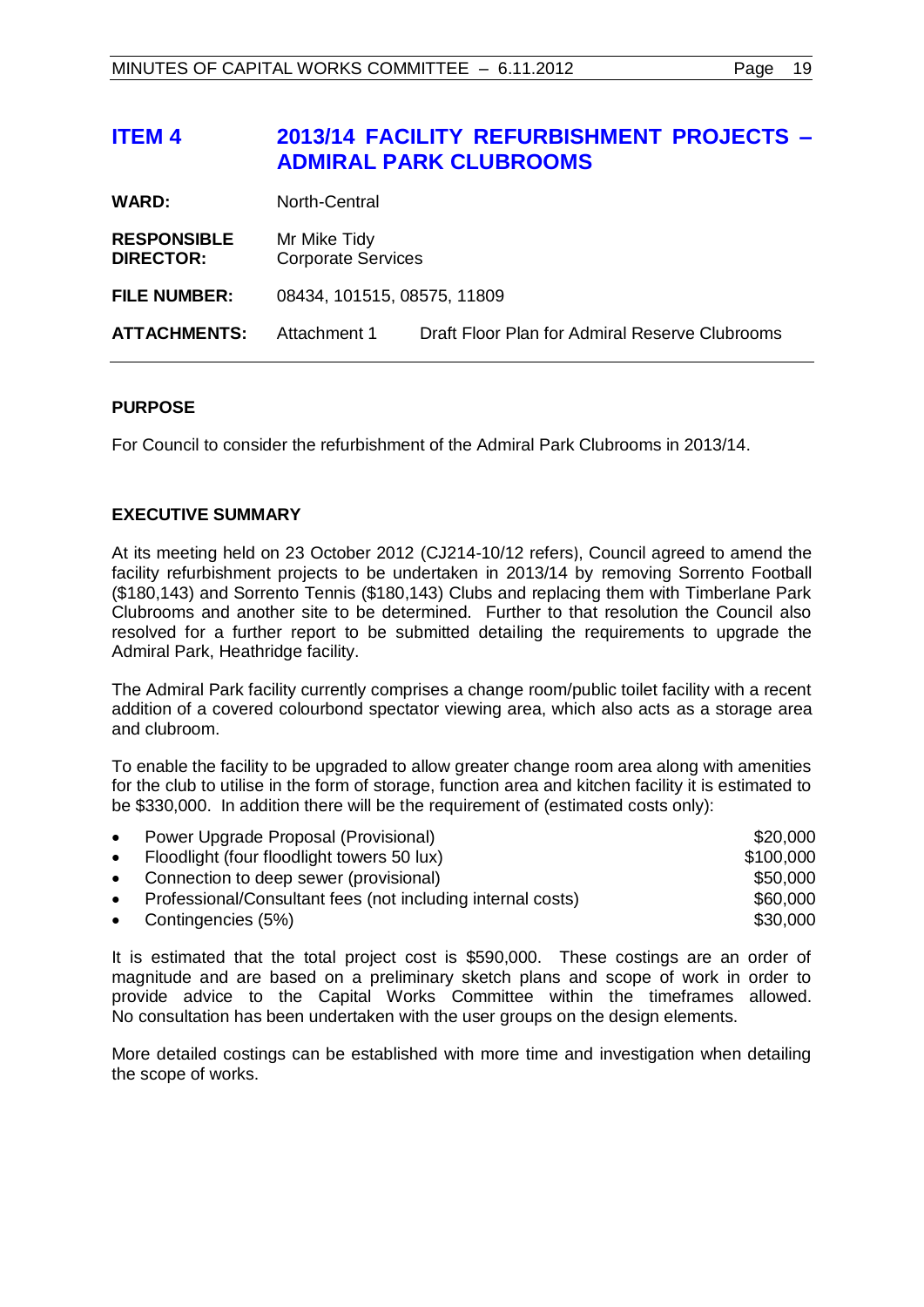# **BACKGROUND**

Each year the City undertakes one or two refurbishments (mini-makeovers) of community and sporting facilities. The scope of the projects is confined to refurbishing particular aspects of the facility such as the following:

- Painting;
- Replacing fixtures and fittings;
- Upgrading external environments such as pathways, landscapes, playgrounds signage;
- Kitchen facilities;
- Floor coverings;
- Toilets and Change rooms (including refurbishment or new extensions to the facility);
- Storage facilities (extensions to the facility);
- Heating/cooling system;
- Window treatments.

The construction of new buildings or major facility extension works/redesign of a facility is a redevelopment project and is considered outside the scope of a facility refurbishment project. These projects are normally addressed as a separate redevelopment project within the Capital Works Program.

Refurbishment projects are undertaken in line with the City's endorsed Master Planning Process. The first phase is the Consultation and Scope of Works stages - this phase involves consultation with the regular user groups of the facility to determine functionality and aesthetic issues that can be addressed through the facility refurbishment. Also taken into consideration as part of the refurbishment are community safety, environmental health and access and inclusion issues regarding the particular facility. This information is then developed into a scope of works document and concept plans. These documents are then used for the second phase of the project – Estimated Costs and Construction.

At its meeting held on 23 October 2012, after considering a recommendation from the Capital Works Committee (CJ214-10/12 refers), Council resolved as follows:

# *"That Council:*

- *1 BY AN ABSOLUTE MAJORITY APPROVES a change to the listed refurbishment projects to be undertaken in 2013/14 from Sorrento Football (Soccer) Clubrooms and Sorrento Tennis Clubrooms to Timberlane Park Clubrooms and one other site to be determined in November 2012; and*
- *2 REQUESTS a further report be submitted to the Capital Works Committee in November 2012 on the opportunity for upgrade of the Admiral Park facility to address requirements of sporting clubs utilising this facility."*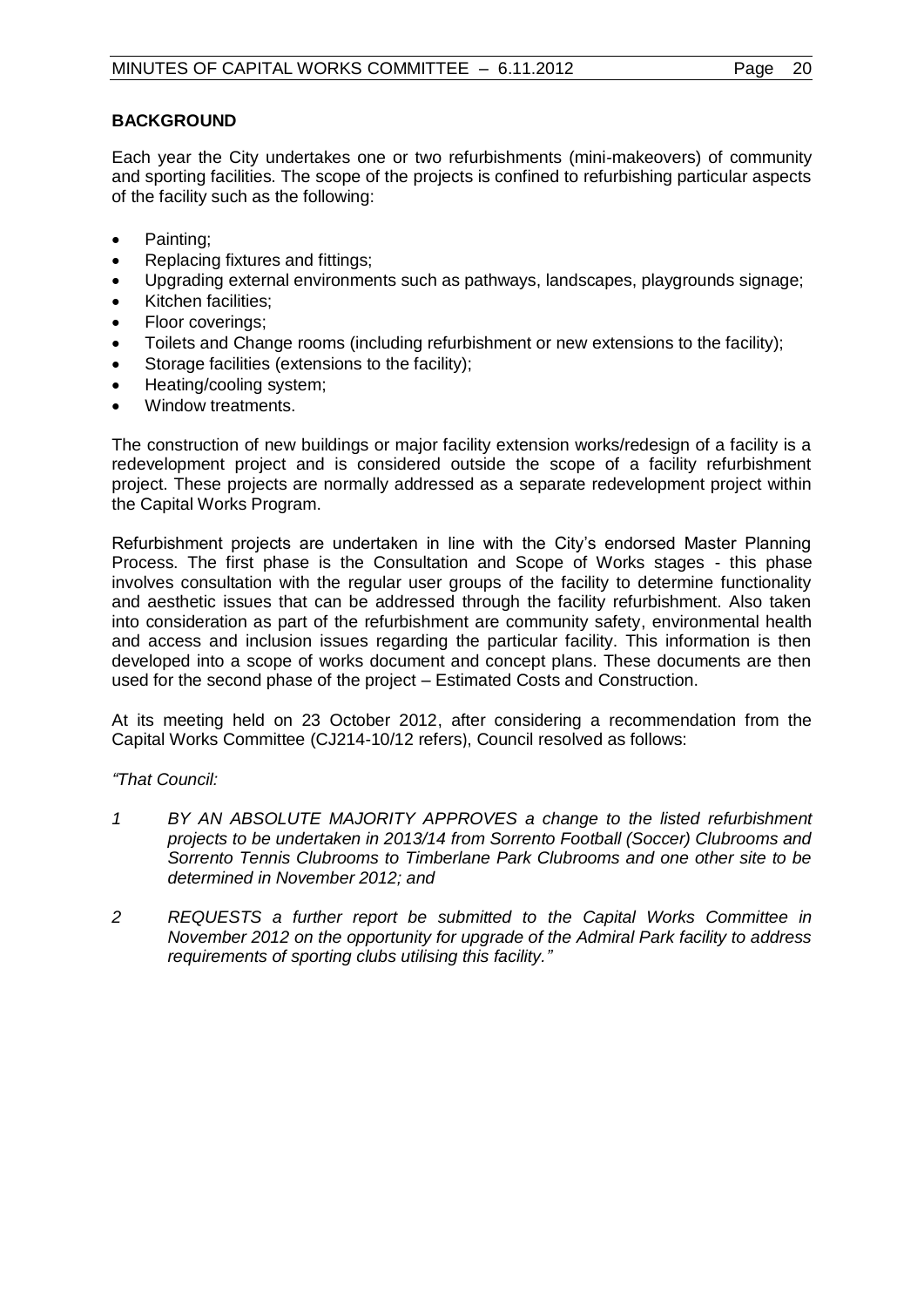# **DETAILS**

Admiral Park, Heathridge is currently utilised by the Ocean Ridge Junior Cricket Club and Whitford and Districts Senior Cricket Club in the summer and Joondalup and Districts Rugby League Club (Juniors and Seniors) in the winter.

There is a small toilet/change room facility at the park that was built in 1989. Recently, the Joondalup and Districts Rugby League Club undertook an extension of the toilet/change rooms to create a covered, enclosed spectator area and clubhouse where they also have some storage facilities.

The Rugby League Club is a member of Arena Community Sport and Recreation Association (ACSRA) which is based at Arena Joondalup. Other members of ACSRA are Joondalup Brothers Rugby Union Club, Joondalup Netball Association and the Joondalup Little Athletics Association.

Rugby League shares the playing surface at the Arena with the Joondalup Brothers Rugby Union Club which provides challenges with regards to training and match fixturing.

In order to refurbish the facility at Admiral Park to allow occupation by the sporting clubs that currently use the existing facilities, the following basic scope of works would be required to improve the facility:

- Extension of the existing change rooms into the rear verandah and in brickwork possible new slab and footings.
- Extend the line of the brickwork for the change room extension to form a new external store and kitchen store to the existing clubroom/covered viewing area.
- The retaining wall on the northern side of the facility will need to be modified to allow access to the new external store from the east.
- The shed internal and external cladding should be removed leaving only the columns, studs and girts. The windows will also need to be removed and replaced.
- Reclad all the external faces with new sheet metal cladding with insulation.
- Install new windows and glazed doors and screens to the front elevation.
- Install appropriate floor and wall coverings.
- Reclad the inside with single skin of full height brickwork to be plastered or flush pointed and painted.
- Both stores to be flush pointed brickwork and painted.
- Install a flush plaster board ceiling.
- The kitchen and kitchen store to be brickwork with hard wall plaster. Both to have flush plasterboard ceilings.
- West side to have two metre wide footpath. This will require a retaining wall.
- Allow for a grease trap and connection to the existing septic tank (allow to connect to deep sewerage if practical). If connection to deep sewerage is not possible need to ascertain if current septic tank has sufficient capacity to take kitchen waste.
- Allow for evaporative cooling.
- Allow for repainting of refurbished facility.

These refurbishments will provide users of the reserve with a facility that has larger change rooms along with an internal facility including function space and a kitchen facility and appropriate storage. It is has been estimated by a Quantity Surveyor that costs of the refurbishment to be approximately \$330,000.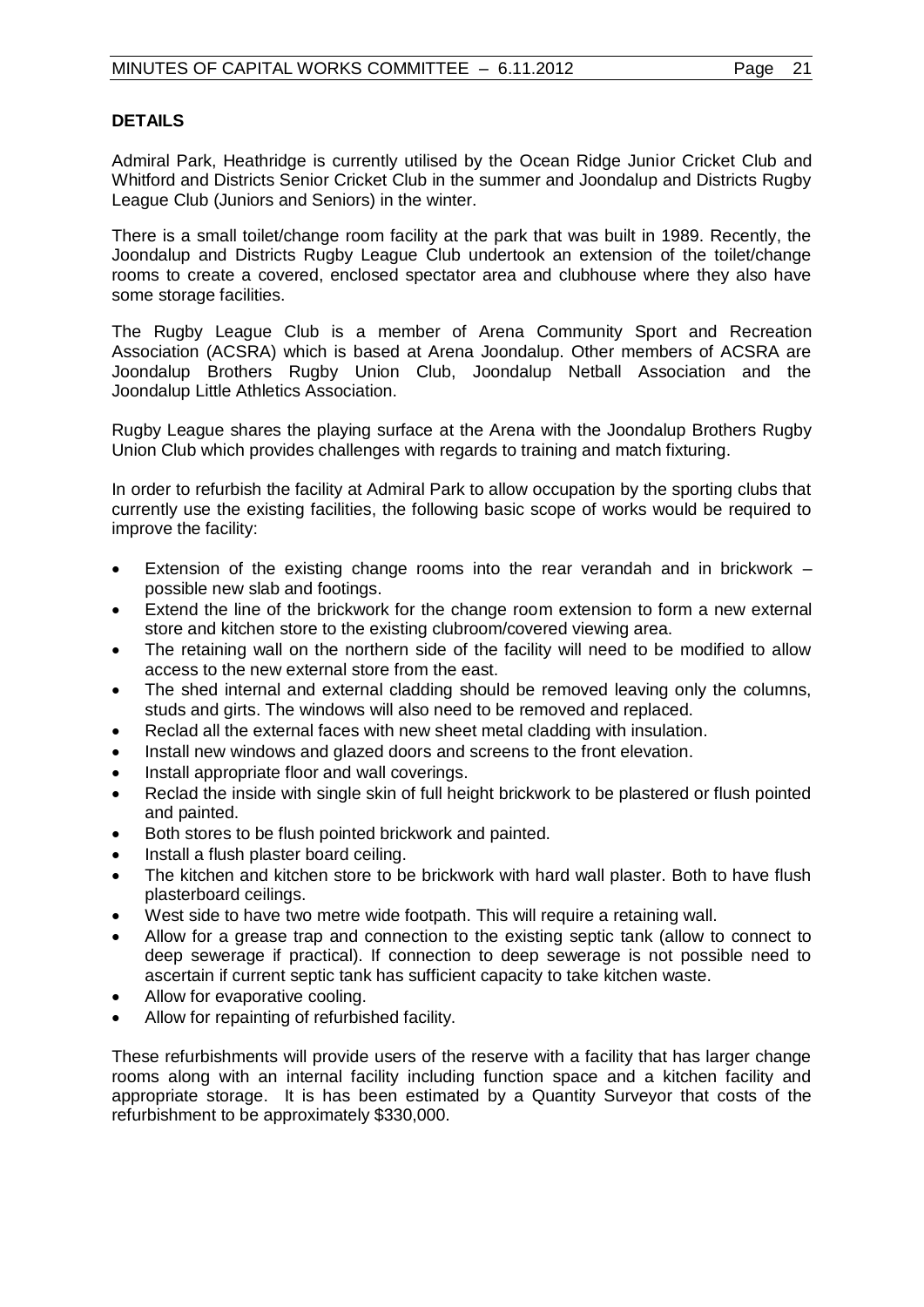The Quantity Surveyor advised provision would be required for the following additional works (these are approximate costs):

| $\bullet$ | Power upgrade (Provisional – pending detailed quote from Western Power) | \$20,000  |
|-----------|-------------------------------------------------------------------------|-----------|
| $\bullet$ | Floodlight (four floodlight towers 50 lux                               | \$100,000 |
| $\bullet$ | Connection to deep sewer (provisional)                                  | \$50,000  |
| $\bullet$ | Professional/Consultant fees (estimated – not including internal costs) | \$60,000  |
| $\bullet$ | Contingencies (5%)                                                      | \$30,000  |
|           |                                                                         |           |

Estimated total cost of the proposed works is \$590,000.

#### **Issues and options considered:**

The role of the Capital Works Committee:

- Oversee the recent progress of the City's annual Capital Works Program and review of the City's Five Year Capital Works Program.
- Oversee the long term planning of major capital works projects not being the role of a Council Committee established for such purposes.
- Consider recommendations to modify the City's Capital Works.

The Capital Works Committee can either recommend to Council:

- 1 Agree to consider the upgrade of the Admiral Park facility as part of the 2013/14 facility refurbishments projects;
- 2 Request a further report that provides a more detailed scope of works following consultation with the user groups and a more comprehensive costing of the proposed refurbishment; and
- 3 Not agree to include Admiral Park facility as part of the 2013/14 facility refurbishment projects and reconsider other possible options.

#### **Legislation/Strategic Plan/Policy Implications**

**Legislation:** Not Applicable.

**Strategic Plan**

- **Key Theme:** Community wellbeing.
- **Objective:** Quality facilities.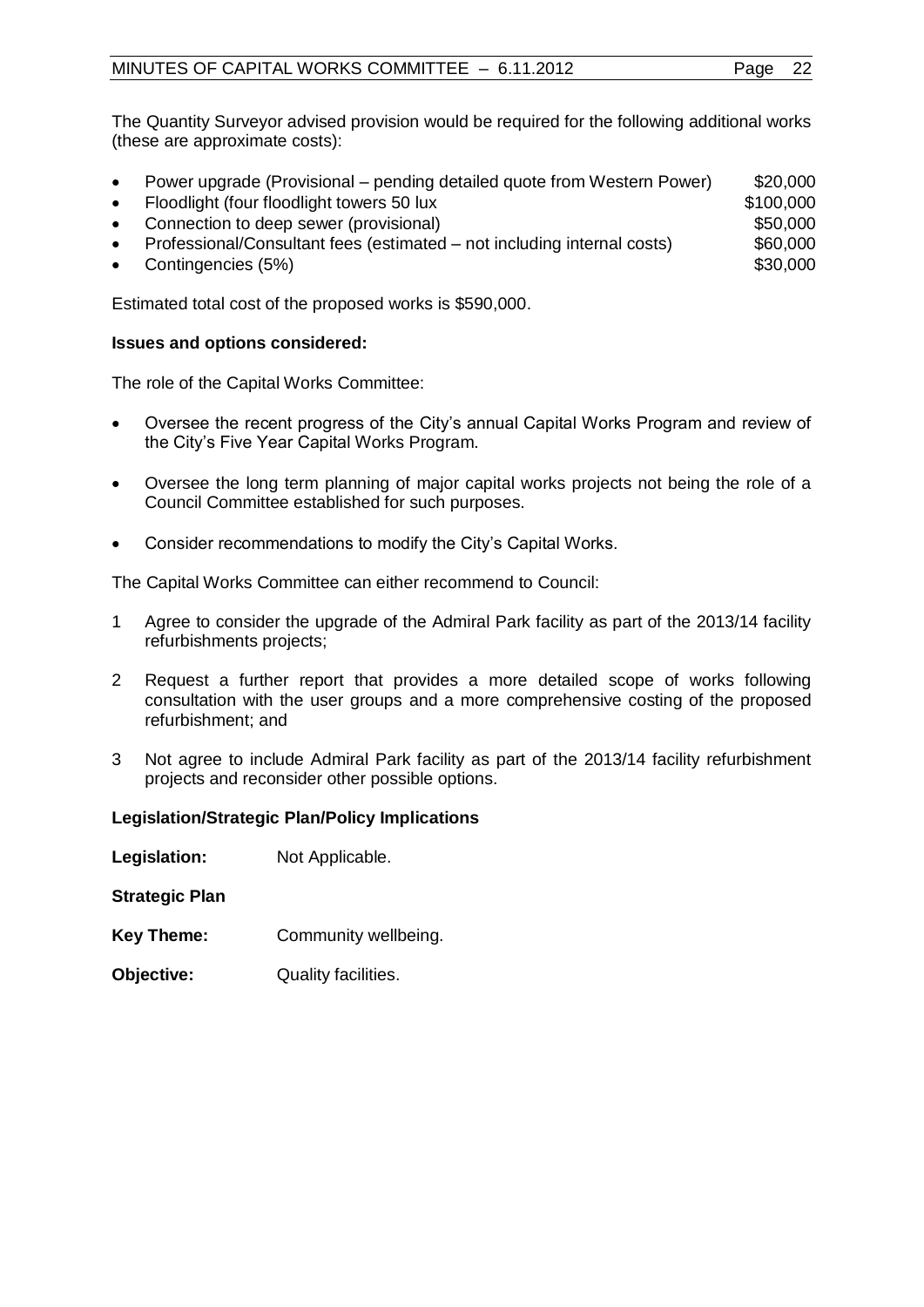# **Policy:**

Not Applicable.

# **Risk Management Considerations:**

Any capital project brings risks in relation to contingencies and over runs against original design. The proposed costings prepared for the project are an order of magnitude. The design elements at this stage have not been consulted with the user groups and may need to be adjusted subject to those discussions.

# **Financial/Budget Implications:**

The 2013/14 capital works program listed the following facility refurbishments:

- Sorrento Tennis Club \$180,143
- Sorrento Football Club \$180,143

With the Council's decision of 23 October 2012, refurbishment of the Timberlane Clubrooms will replace one of the projects above, with the other to be decided.

The current estimate of \$590,000 for the Admiral Park Clubrooms significantly exceeds the \$360,286 of freed up funds from the removal of the Sorrento Tennis and Football Clubs from the proposed 2013/14 refurbishment projects. The Admiral Park Clubroom project is also only in the very early stages of development and is based on preliminary sketch plans and scope that have not included any consultation. A portion of the freed up funds is already proposed to be used for refurbishment of the Timberlane Clubrooms which itself has yet to be scoped and estimated.

If the Admiral Park Clubrooms project is to proceed there will need to be further review of the other facility refurbishment projects proposed in 2013/14 as part of the 2013/14 budget deliberations.

# **Regional Significance:**

In accordance with the City's adopted Parks Classification, Admiral Park is classified as a local park.

# **Sustainability Implications:**

All facility refurbishment projects are planned to reduce the impact of the carbon footprint and consider environmental sustainability design features where possible.

The project will include consultation with existing sporting clubs and community groups of the facility to ensure that feedback received represents the needs of the user groups. All facility refurbishment projects will consider access and inclusion principles and will aim to enhance the amenity of the public space.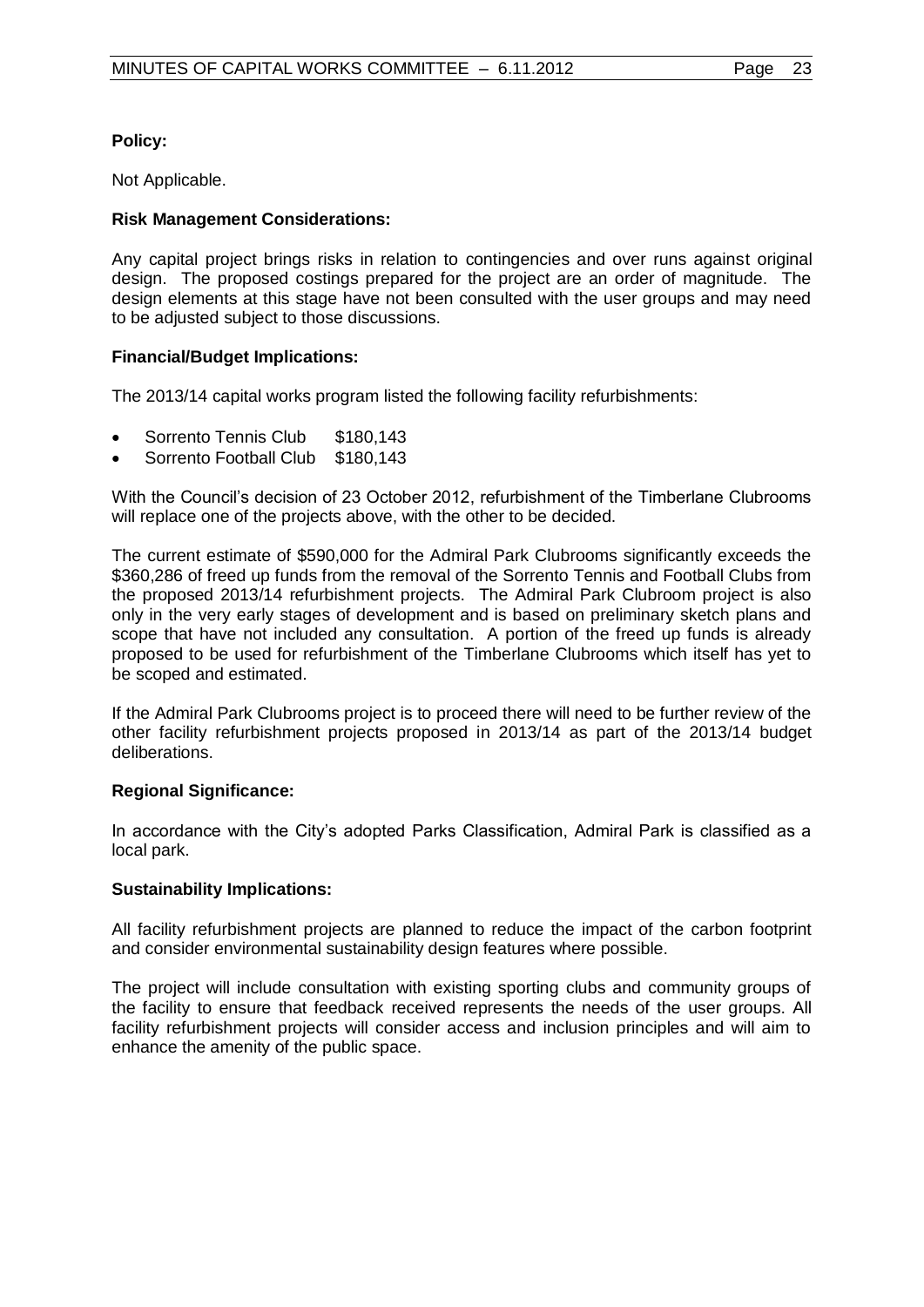# **Consultation:**

To date no consultation has been undertaken with the user groups or the community. The design and costings have been prepared to allow consideration to be given to including it as part of the capital works program.

Once a decision is made on the facilities to undergo refurbishment in 2013/14 planning for the projects will commence with consultation with the regular hire groups to be undertaken in late 2012. The feedback received will be used to develop a scope of works document and concept plans. Following this, cost estimates are determined, budget allocations reviewed, works are tendered (if necessary) and the works are scheduled.

Any consultation required for the project will be undertaken in accordance with the City's approved Community Consultation and Engagement Policy and Protocol.

### **COMMENT**

There are current challenges being experienced by the two winter users of the playing surface at Arena being Rugby League and Rugby Union. Upgrading the facilities at Admiral Park will provide a base for the Rugby League to operate from and allow the Joondalup Rugby Union Club to be the sole winter hirer of the playing surface at the Arena.

# **VOTING REQUIREMENTS**

Simple Majority.

# **OFFICER'S RECOMMENDATION:**

That Council REQUESTS that the refurbishment of Admiral Park Clubrooms be listed for consideration in the 2013/14 budget deliberations.

**MOVED Mayor Pickard, SECONDED Cr Hamilton-Prime that Council REQUESTS that the refurbishment of Admiral Park Clubrooms be listed for consideration in the 2013/14 budget deliberations, with appropriate project planning completed prior to the end of the current financial year.**

#### **The Motion was Put and CARRIED (7/0)**

**In favour of the Motion:** Cr McLean, Mayor Pickard, Crs Chester, Gobbert, Hamilton-Prime, Ritchie and Taylor.

*Appendix 3 refers*

*To access this attachment on electronic document, click here:<Attach3agnCWC061212.pdf>*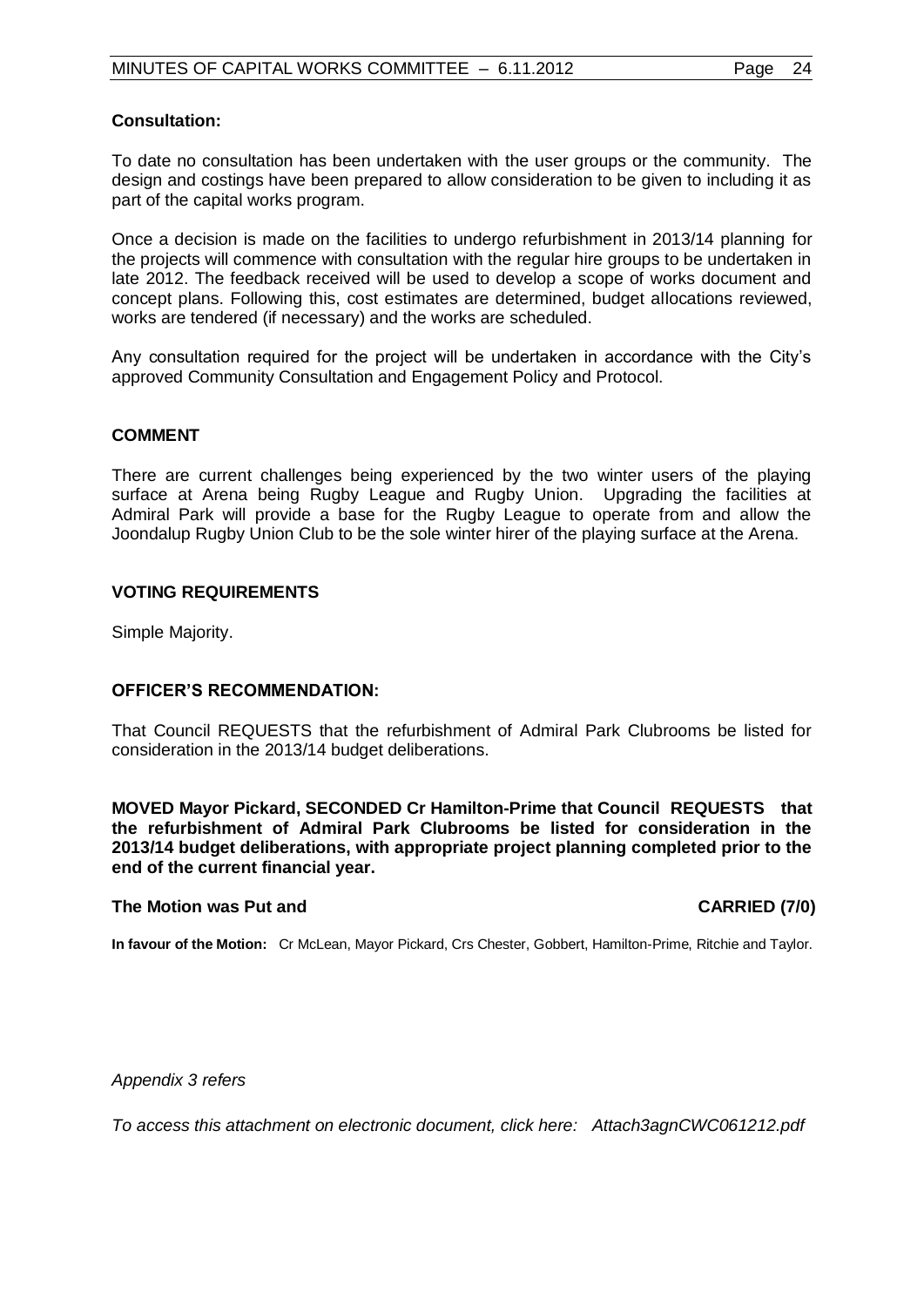# <span id="page-24-0"></span>**ITEM 5 ENTRY STATEMENTS**

| <b>WARD:</b>                             | All                                            |                                                                                      |                                    |
|------------------------------------------|------------------------------------------------|--------------------------------------------------------------------------------------|------------------------------------|
| <b>RESPONSIBLE</b><br><b>A/DIRECTOR:</b> | Mr Charlie Reynolds<br>Infrastructure Services |                                                                                      |                                    |
| <b>FILE NUMBER:</b>                      | 102315, 101515, 55541, 102623                  |                                                                                      |                                    |
| <b>ATTACHMENTS:</b>                      | Attachment 1                                   | Joondalup<br>City<br>of<br>Entry<br>Marmion Avenue Presentation<br>Session June 2011 | <b>Statements</b><br>made Strategy |

# **PURPOSE**

To seek advice from Council as to the next steps for the Entry Statements project proposed to be constructed on the northern and southern entrances to the City.

### **EXECUTIVE SUMMARY**

This report has been prepared in response to the resolution of the October Council meeting relating to the Entry Statements. This resolution requested the Chief Executive Officer (CEO) review the concept design and project scope for the two Entry Statements to be sited:

- 1 North of Beach Road;
- 2 Adjacent to the northern boundary of Cranston Park.

As requested the CEO has reviewed the chronology of the project from the original presentation to Elected Members. As part of this the CEO has assessed the design modifications made during the course of this project and any opportunity to align the project to Councils original intent. In doing so it is considered difficult to make any further changes and retain the integrity of the original designs.

It is clear there was a failure to adequately consider MRWA Road Safety specifications in the original design. This flaw has impacted the progress of the project and despite best endeavours to modify the design to achieve the original agreed project outcomes the City has not been successful within the assigned budget parameters. Accordingly as reported to the October Capital Works Committee the revised estimate to construct the two Entry Statements is \$263,000 per entry statement. This estimate represents a variation of \$196,000 over and above the 2012/13 approved project budget.

The recommendations in this report as such are based on the revised estimate of \$526,000.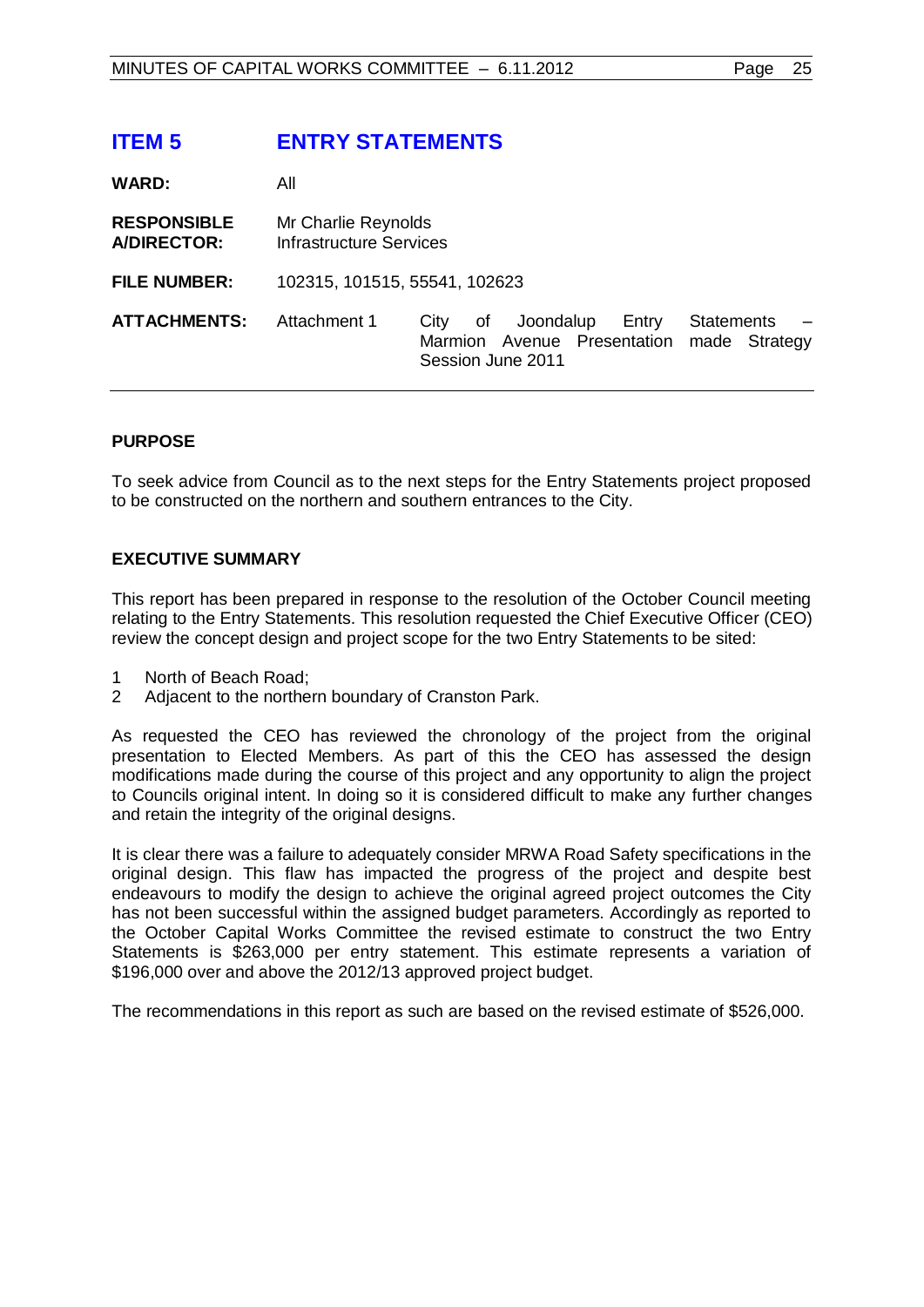# **BACKGROUND**

The concept for the City's Entry Statements is to provide a memorable gateway into the City of Joondalup*. "A clear Joondalup sign informs people of where they are entering while the rest of the design mimics a city skyline and the individual elements are an interpretive reflection of what is the City of Joondalup (past, present and future)"*. The northern entry sign is sited on the local government boundary; while the southern statement is setback from the City boundary to preserve the agreed concept design. This project initially commenced in 2002/03 following the allocation of \$75,000 for the development of Entry Statements into the City. Based on the results of the community consultation research process Council resolved not to proceed with either of the two design prototypes. These prototypes were installed at the junction of Hepburn Avenue, West Coast Drive and Whitfords Avenue, Hillarys.

This project was not revisited until 2006/07. At that time Elected Members were surveyed on various Entry Statement options by way of a visual report between December 2006 and March 2007. Generally past reports indicate Elected Members did not support box like, block or square Entry Statements with the majority response indicating the need for a cost effective clean, simple design with clear signage. This feedback was in turn reported to Council with the officers' recommendation being that Council develop the Entry Statement hard landscaping component using the original LandCorp signage at the northern and southern extremities within Marmion Avenue and the landscaping component to be completed in alignment with the Master Landscape Plan (utilising native plant species). Council subsequently resolved in September 2007 to appoint a suitably qualified designer to assist in designing the Entry Statements for the City of Joondalup. The Entry Statements project was again considered by elected Members in early 2008 and Urban Design and Landscape Architecture (UDLA) were appointed to the project to prepare a design.

Following endorsement of the concept design by Council, and approval of a budget allocation in 2009/2010 of \$375,750 to construct three Entry Statements (based on the architects 2008 cost estimate), Main Roads Western Australia (MRWA) were consulted. The City negotiated with MRWA the six metre clear zone being reduced to two metres if a wire rope barrier was installed between the road edge and the Entry Statement. MRWA also conditioned that any proposed site landscaping be approved by MRWA. The MRWA approved design shows no trees. Following this conditional approval by MRWA a revised project estimate was in turn reported to Council where it was subsequently resolved to limit the Entry Statements to two only at the north and south entries. This change was made to fit the estimated cost within the approved budget.

In December 2011 Council resolved to invite tenders, based on the revised design and agreed locations, for the construction of the two Entry Statements. Tender proposals received April 2012 ranged in value from \$572,691 to \$885,987. Consequently tenders were declined and UDLA requested to revise and reduce the scope of works to fit the budget. Notwithstanding this request, the revised estimate as reported to the October 2012 Capital Works Committee, is \$263,000 per Entry Statement. This represents a variation of \$196,000 over and above the 2012/13 budget allocation.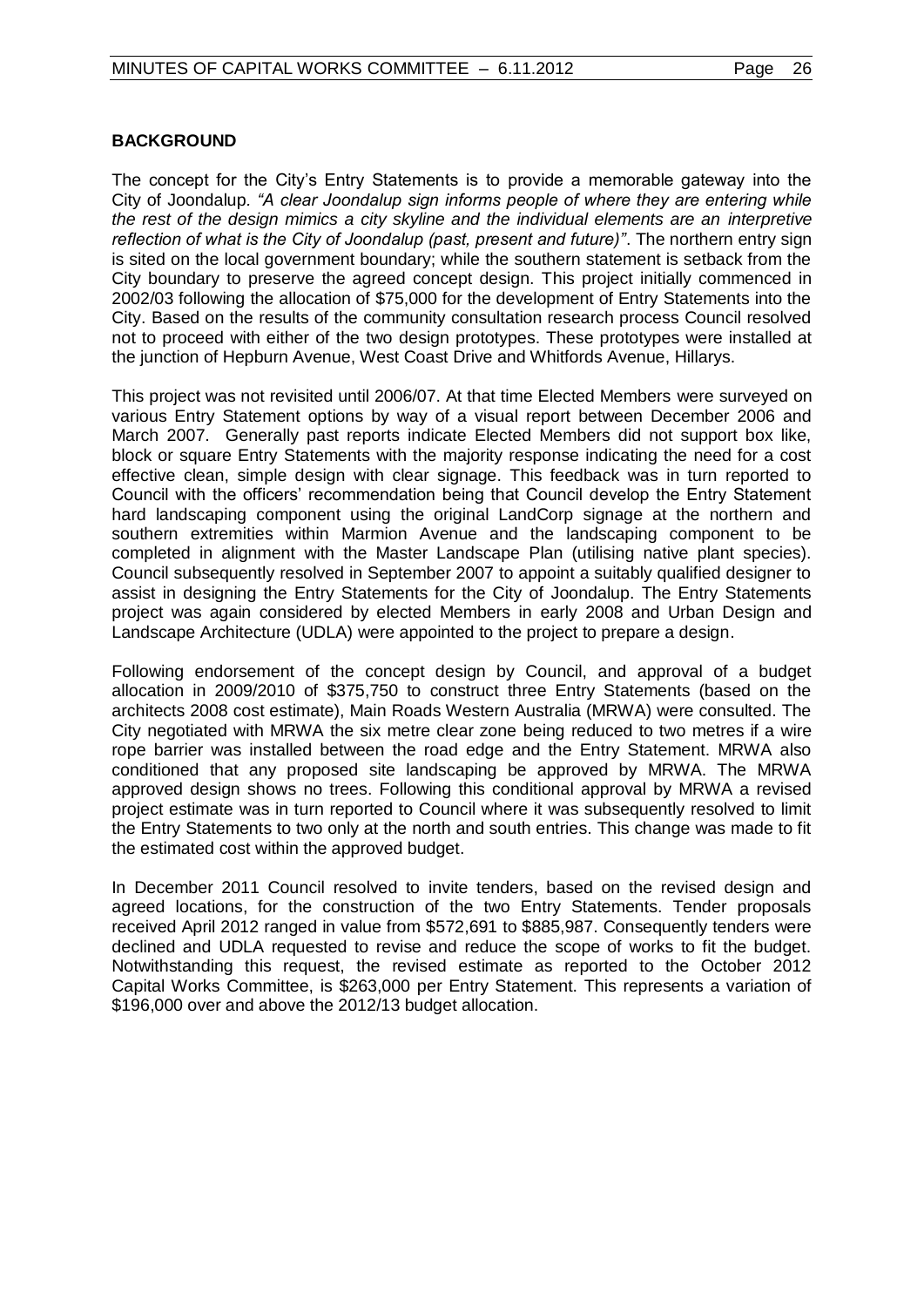This revised cost was derived having taken into account the following scope revisions:

- Reconstituted limestone walls rather than natural limestone blocks;
- Aluminium interpretive poles rather than mild steel;
- Paving and soft landscaping to be removed from the tender scope and undertaken by City staff. The reason this has been removed is the previous tender required the contractor to consolidate the landscaping for three months. It was identified this could be more efficiently managed by City staff. Even so the revised estimate of \$526,000, including a landscaping component of \$24,000, is subject to a final landscaping plan and allows for the planting of a small number of trees. Presently final designs show no landscaping at either site. Indeed the southern site may require the removal of some trees.

# **DETAILS**

The Entry Statements project has been sustained over the years in the interests of providing a memorable gateway into the City of Joondalup. In the early days (2006/07), the implications of road safety standards on aspects of the project including the concept design and cost were not contemplated. The failure to adequately consider MRWA Road Safety specifications in the original design has impacted the progress of the project and added to the overall cost. The road safety requirements involving the construction of the cable wire barrier (estimated to cost \$100,000) has been reflected within the revised project estimate of \$526,000.

If Council wishes to retain the status quo designs and progress the project, based on the revised scope of works, an additional budget allocation of \$196,000 is required. A risk attached to this option is actual tender prices received exceed this cost estimate, requiring Council to re-evaluate the future of this project.

Another option Council may consider relevant is to abandon the current design and undertake a total redesign.

# **Issues and options considered:**

# **Option 1**

Council may proceed with the entry statement project, based on the final designs, at the additional cost of \$196,000.

# **Option 2**

Council may abandon the current design of the project and undertake a total redesign.

# **Legislation/Strategic Plan/Policy Implications**

**Legislation** Not Applicable.

# **Strategic Community Plan**

**Key Theme:** Quality urban environment.

**Objective:** Quality open spaces.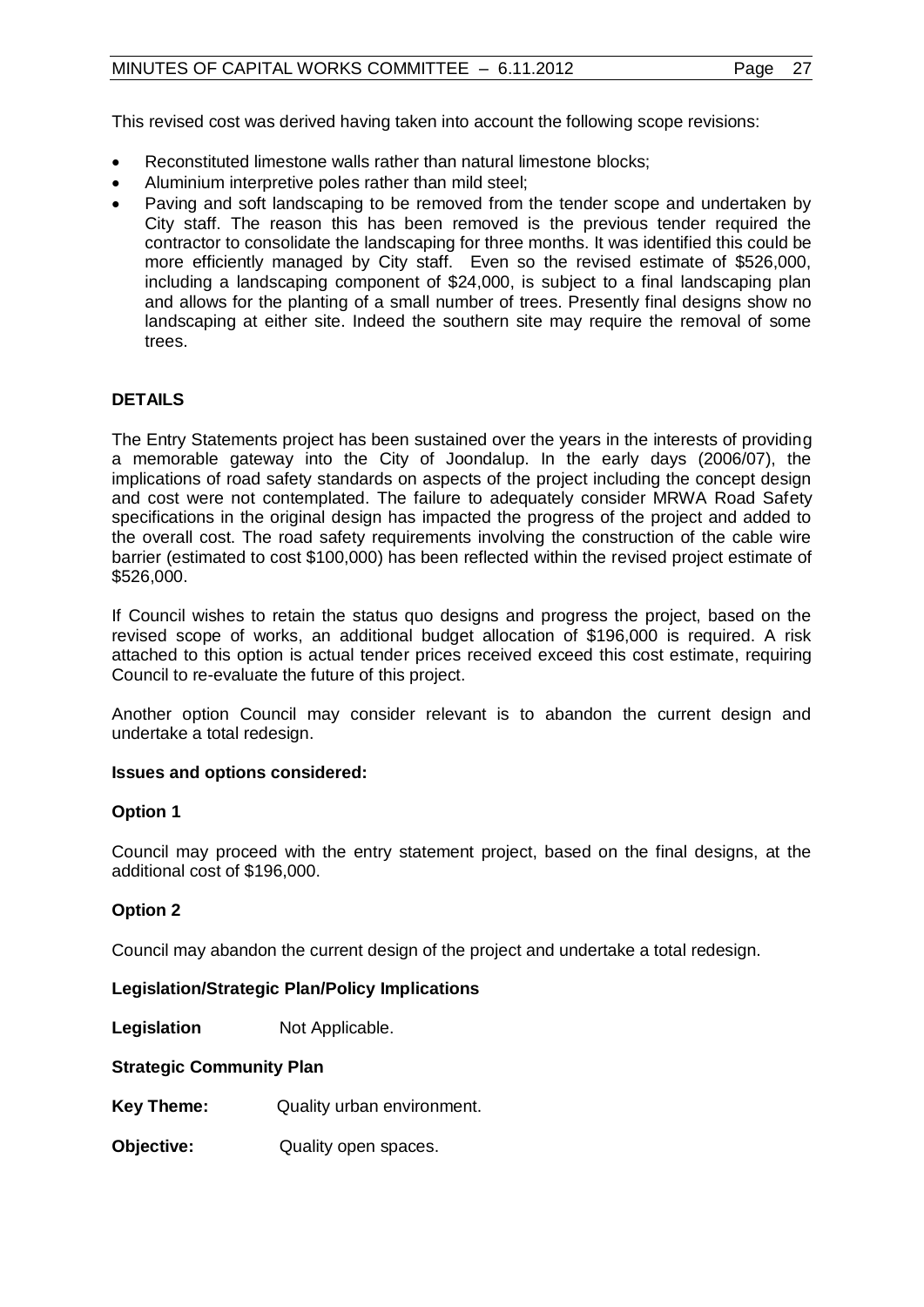# **Policy:**

Not Applicable.

### **Risk Management Considerations:**

The Entry Statements have been designed in accordance with Australian Standards to minimise any risks associated with vehicle and pedestrian movement through the proposed Entry Statement.

#### **Financial/Budget Implications:**

| <b>Account No:</b>           | SSE2019                 |
|------------------------------|-------------------------|
| <b>Budget Item:</b>          | <b>Entry Statements</b> |
| <b>Budget Amount:</b>        | \$340,000               |
| <b>Amount Spent to Date:</b> | \$10,018.32             |
| <b>Balance:</b>              | \$329,981.68            |

Additional expenditure from commencement of the project in June 2011 to 30 June 2012 is \$25,857.60 for consultancy works and ground service surveys. All figures quoted in this report are exclusive of GST.

#### **Regional Significance:**

Not Applicable.

### **Sustainability Implications:**

Not Applicable.

#### **Consultation:**

Elected Members have approved the Entry Statement design following a number of workshops with the architect designer.

#### **COMMENT**

The Entry Statement project provides the opportunity to construct a gateway into the City of Joondalup. The most recent estimate of \$263,000 per Entry Statement is \$196,000 over and above the 2012/13 Budget allocation. This report provides two options for Council's consideration and seeks direction on the level of commitment to progress the Entry Statements project as a priority.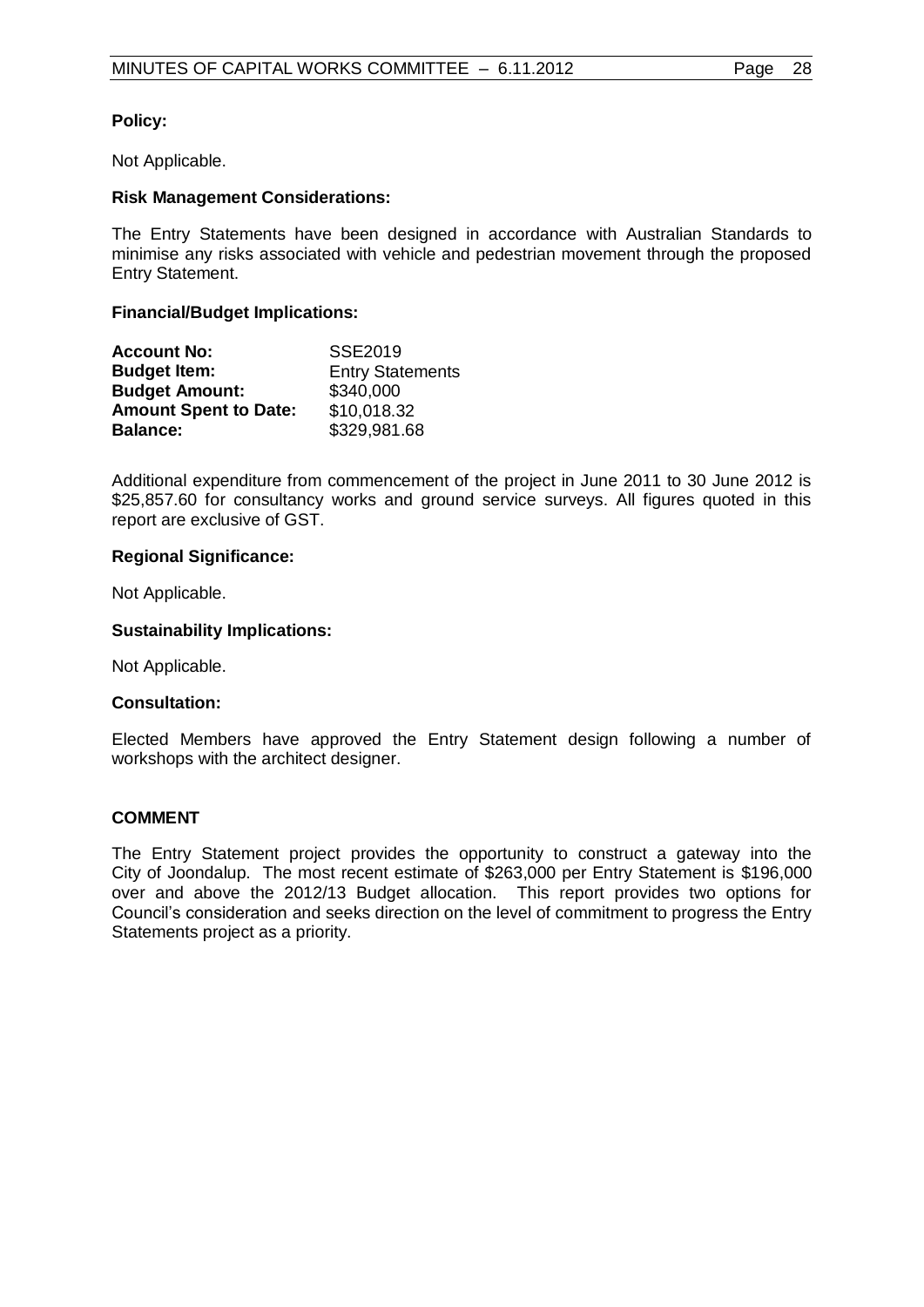#### **VOTING REQUIREMENTS**

Simple Majority.

### **OFFICER'S RECOMMENDATION:**

That the Capital Works Committee PROVIDES ADVICE on the level of commitment to progress the Entry Statements project as a priority.

**MOVED Mayor Pickard, SECONDED Cr Chester that Council:**

- **1 CONFIRMS its commitment to the erection of entry statements in Marmion Avenue north of Beach Road and adjacent to the northern boundary to Cranston Park and Joondalup Drive, near the intersection of Burns Beach Road;**
- **2 RETAINS the key principles of the originally approved concept design;**
- **3 ERECTS the entry statements only in the road median island at the designated locations;**
- **4 PREPARES the revised design, scope and cost estimates, together with confirmation from Main Roads WA that the proposed design is approved;**
- **5 in preparing an alternate revised design, GIVES CONSIDERATION to the entry statements running parallel to the road network, mitigating the need for crash barriers.**

#### **The Motion was Put and CARRIED (5/2)**

**In favour of the Motion:** Mayor Pickard, Crs Chester, Gobbert, Hamilton-Prime and Ritchie. **Against the Motion:** Crs McLean and Taylor.

*Appendix 4 refers*

*To access this attachment on electronic document, click here: <Attach4agnCWC061212.pdf>*